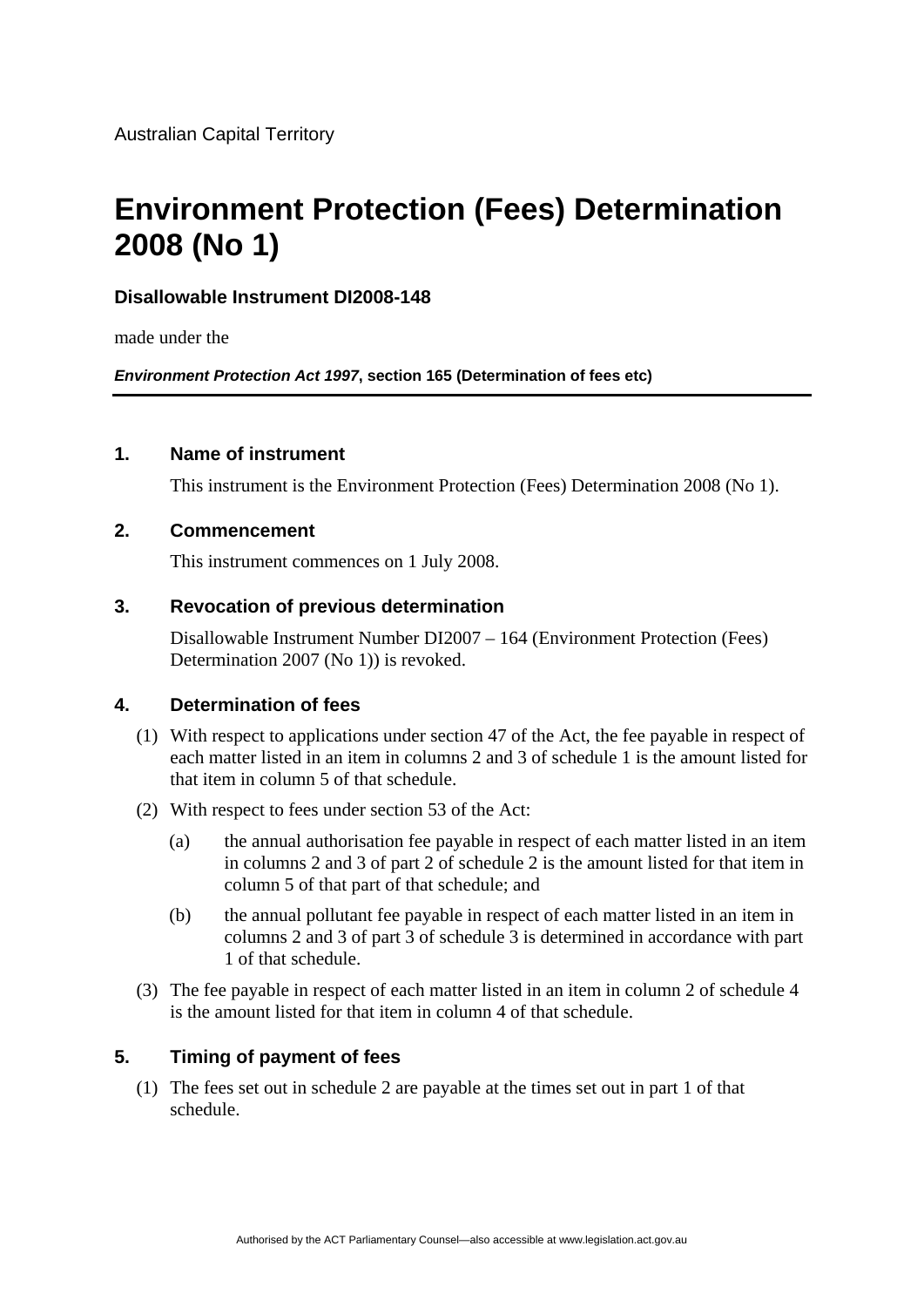(2) The fees set out in schedule 3 are payable at the times set out in part 2 of that schedule.

#### **6. Payment of fees**

The fees determined in section 4 of this instrument are payable to the Territory by the person requesting the goods or service referred to in that section, or by the person required by the Act to pay the fee.

### **7. Goods and services tax**

Where applicable, GST inclusive fees are marked with a double asterisk (\*\*).

#### **8. Dictionary**

In this instrument: *the Act* means the *Environment Protection Act 1997*. the symbol *>* means more than.

Jon Stanhope MLA Minister for the Environment, Water and Climate Change

26 June 2008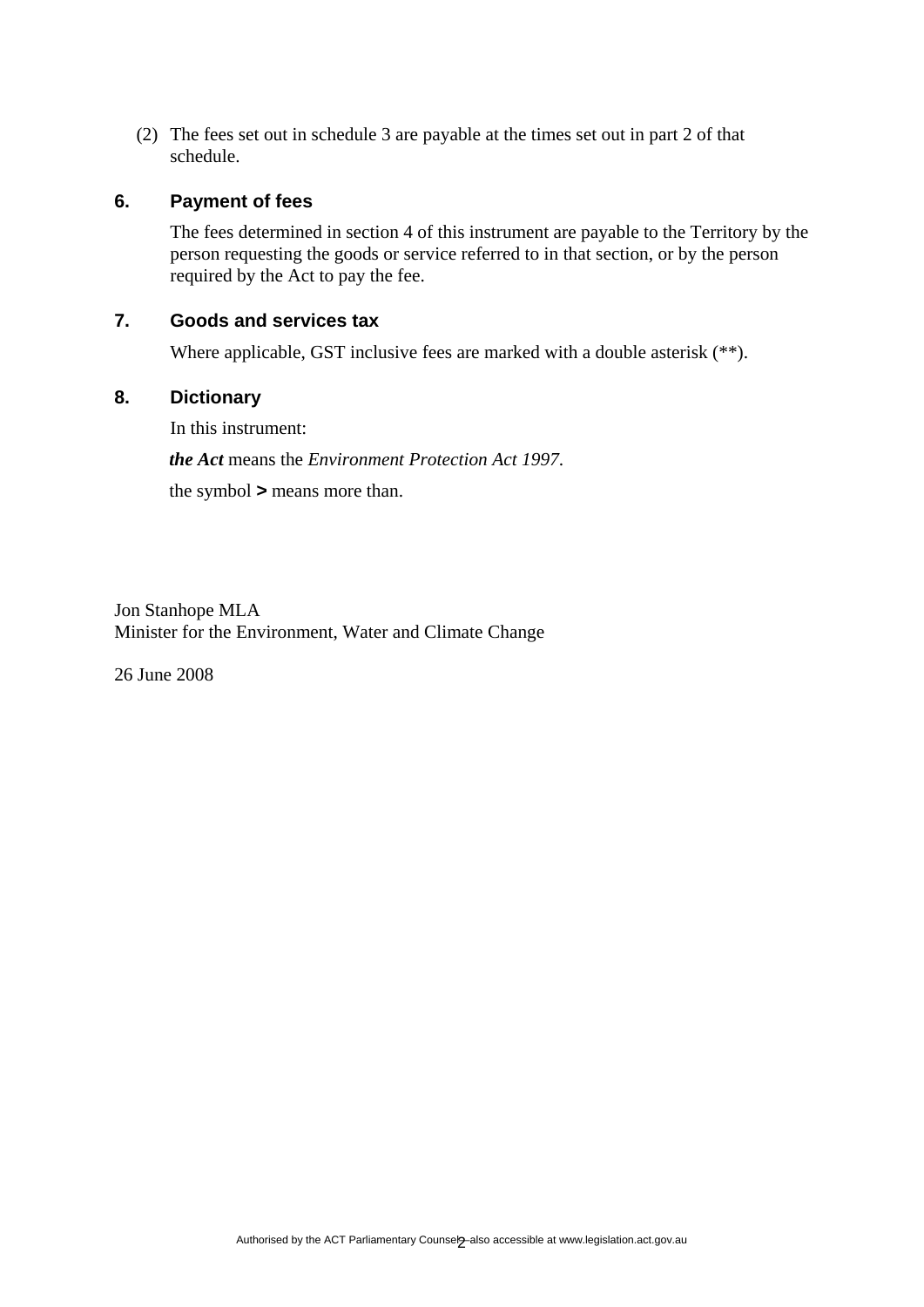# **Environment Protection (Fees) Determination 2008 (No 1)**

# **Schedule 1 – Application Fees**

| column 1                                                   | column 2                                                                                                                                                           | column 3                                | column 4                                   | column 5                              |
|------------------------------------------------------------|--------------------------------------------------------------------------------------------------------------------------------------------------------------------|-----------------------------------------|--------------------------------------------|---------------------------------------|
| <b>Reference</b><br>to item in<br>schedule 1<br>of the Act | Description of activity for which fee is<br>payable                                                                                                                | Level of<br>activity                    | <b>Previous</b><br>fees for<br>$2007 - 08$ | Fee<br>payable<br>from 1 July<br>2008 |
| 1.2(1)                                                     | Extraction of materials from waterways where the<br>amount expected to be extracted is:                                                                            | 0 to 30,000<br>cubic metres<br>per year | \$380.10                                   | \$396.25                              |
| 1.2(1)                                                     | Extraction of materials from waterways where the<br>amount expected to be extracted is:                                                                            | $>30,000$ cubic<br>metres per year      | \$1270.45                                  | \$1,324.44                            |
| 1.2(2)                                                     | Extraction of materials from land where the<br>equipment is designed to extract:                                                                                   | $>30,000$ tonnes<br>per year            | \$1270.45                                  | \$1,324.44                            |
| 1.2(3)                                                     | Commercial incineration                                                                                                                                            | All                                     | \$1906.40                                  | \$1,987.42                            |
| 1.2(4)                                                     | Sterilisation of clinical waste                                                                                                                                    | All                                     | \$1832.45                                  | \$1,910.33                            |
| 1.2(5)                                                     | Conduct of a crematorium                                                                                                                                           | All                                     | \$190.00                                   | \$198.08                              |
| 1.2(6)                                                     | Operation of a commercial landfill                                                                                                                                 | All                                     | \$1906.40                                  | \$1,987.42                            |
| 1.2(7)                                                     | Acceptance of soil on land                                                                                                                                         | All                                     | \$190.00                                   | \$198.08                              |
| 1.2(8)                                                     | Transport of controlled waste                                                                                                                                      | All                                     | \$380.10                                   | \$396.25                              |
| 1.2(9)                                                     | Transportation from 1 place in the ACT to another<br>place in the ACT, of 200kg or more of regulated<br>waste or 2t or more of used, rejected or unwanted<br>tyres | All                                     | \$380.10                                   | \$396.25                              |
| 1.2(10)                                                    | Sewage treatment – discharge to land or water<br>where the peak load capacity is designed for:                                                                     | 100 to 50,000<br>persons per day        | \$380.10                                   | \$396.25                              |
| 1.2(10)                                                    | Sewage treatment – discharge to land or water<br>where the peak load capacity is designed for:                                                                     | >50,000<br>persons per day              | \$1270.45                                  | \$1,324.44                            |
| 1.2(11)                                                    | Treatment, handling or storage of more than 1,000<br>cubic metres of contaminated soil                                                                             | All                                     | \$190.00                                   | \$198.08                              |
| 1.2(12)                                                    | Treatment of more than 10,000 cubic metres of<br>contaminated soil                                                                                                 | All                                     | \$190.00                                   | \$198.08                              |
| 1.2(13)                                                    | Milking of animals $-$ the operation of a facility<br>designed to milk:                                                                                            | $>800$ animals<br>per day               | \$1270.45                                  | \$1,324.44                            |
| 1.2(14)                                                    | Processing of milk or milk products where the<br>facility is designed to process:                                                                                  | >30,000<br>kilolitres per<br>year       | \$1270.45                                  | \$1,324.44                            |
| 1.2(15)                                                    | Processing of agricultural crops where the facility is<br>designed to process more than:                                                                           | 30,000 tonnes<br>per year               | \$1270.45                                  | \$1,324.44                            |
| 1.2(16)                                                    | Commercial aquaculture or mariculture                                                                                                                              | All                                     | \$380.10                                   | \$396.25                              |

Minister's Initials\_\_\_\_\_\_\_\_\_\_\_\_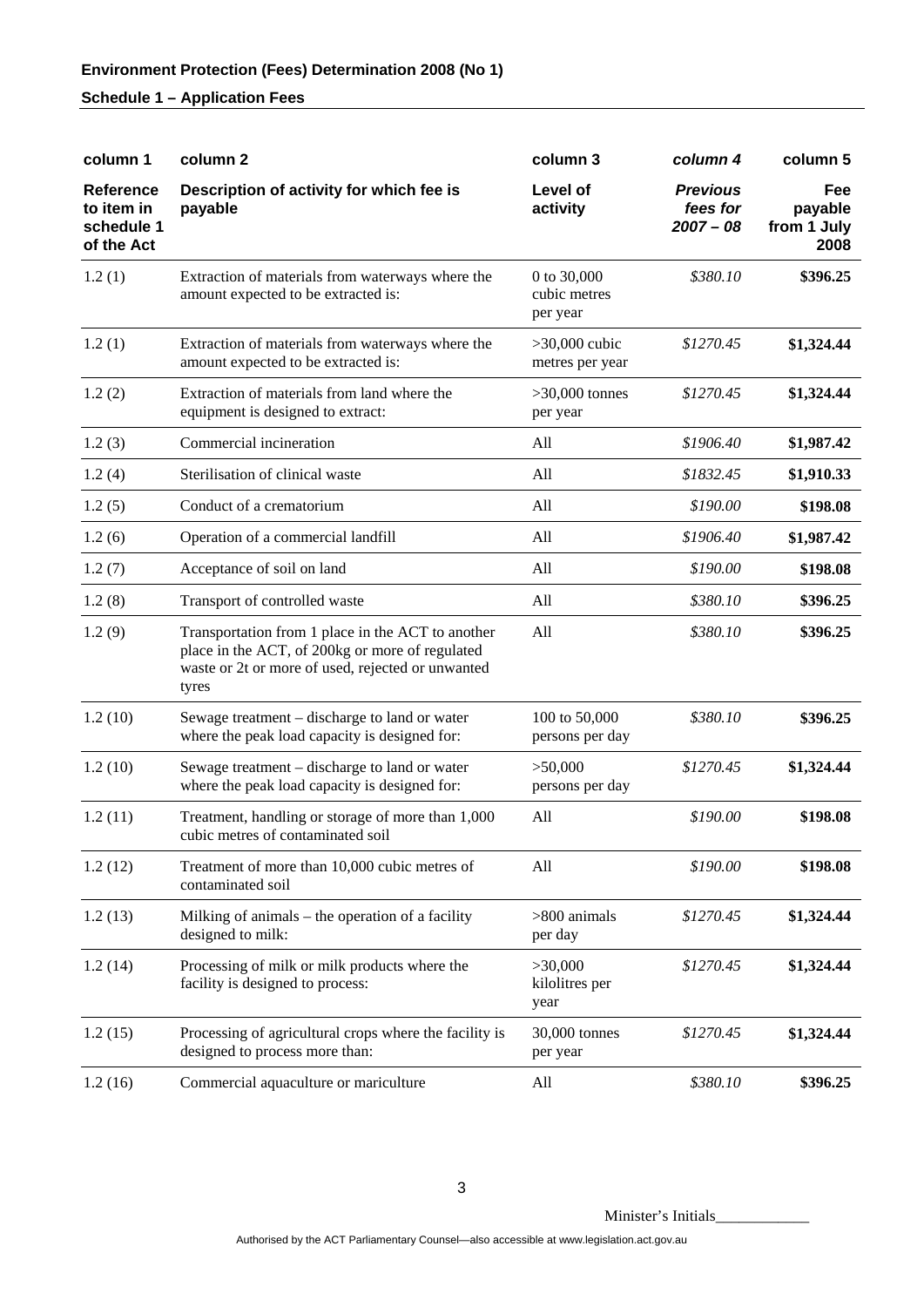# **Schedule 1 – Application Fees**

| column 1                                                   | column <sub>2</sub>                                                                                                             | column 3                                            | column 4                                   | column 5                              |
|------------------------------------------------------------|---------------------------------------------------------------------------------------------------------------------------------|-----------------------------------------------------|--------------------------------------------|---------------------------------------|
| <b>Reference</b><br>to item in<br>schedule 1<br>of the Act | Description of activity for which fee is<br>payable                                                                             | Level of<br>activity                                | <b>Previous</b><br>fees for<br>$2007 - 08$ | Fee<br>payable<br>from 1 July<br>2008 |
| 1.2(17)                                                    | Operation of a stock feedlot where the live animal<br>weight designed to be accommodated by the facility<br>at any one time is: | $>200$ to 1,200<br>tonnes                           | \$380.10                                   | \$396.25                              |
| 1.2(17)                                                    | Operation of a stock feedlot where the live animal<br>weight designed to be accommodated by the facility<br>at any one time is: | $>1,200$ tonnes                                     | \$1270.45                                  | \$1,324.44                            |
| 1.2(18)                                                    | Keeping of poultry where the facility is designed to<br>accommodate live birds weighing:                                        | 180 to 375<br>tonnes                                | \$380.10                                   | \$396.25                              |
| 1.2(18)                                                    | Keeping of poultry where the facility is designed to<br>accommodate live birds weighing:                                        | $>375$ tonnes                                       | \$1270.45                                  | \$1,324.44                            |
| 1.2(19)                                                    | Operation of a commercial stock yard that sells or<br>exchanges or intends to sell or exchange live<br>animals weighting:       | $>10,000$ tonnes<br>per year                        | \$190.00                                   | \$198.08                              |
| 1.2(20)                                                    | Operation of an abattoir where the facility is<br>designed to process live animals weighing:                                    | >3,000<br>kilograms per<br>day                      | \$380.10                                   | \$396.25                              |
| 1.2(21)                                                    | Commercial cleaning or carbonisation of wool                                                                                    | $>200$ tonnes<br>per year                           | \$380.10                                   | \$397.30                              |
| 1.2(22)                                                    | Tanning of animal skins or fellmongery activities<br>where the amount expected to be processed is:                              | 0 to 10,000<br>tonnes per year                      | \$380.10                                   | \$396.25                              |
| 1.2(22)                                                    | Tanning of animal skins or fellmongery activities<br>where the amount expected to be processed is:                              | $>10,000$ tonnes<br>per year                        | \$1270.45                                  | \$1,324.44                            |
| 1.2(23)                                                    | Outdoor concert activities where the venue has the<br>capacity to hold more than 2,000 people                                   | All                                                 | \$190.00                                   | \$198.08                              |
| 1.2(24)                                                    | Management of a concert venue that has the capacity<br>to hold more than 2,000 people                                           | <b>Exhibition Park</b><br>in Canberra               | \$634.55                                   | \$661.52                              |
| 1.2(24)                                                    | Management of a concert venue that has the capacity<br>to hold more than 2,000 people                                           | Other than<br><b>Exhibition Park</b><br>in Canberra | \$190.00                                   | \$198.08                              |
| 1.2(25)                                                    | Electricity generation where the generating capacity<br>of the plant is:                                                        | 0 to 450<br>gigawatts per<br>hour                   | \$634.55                                   | \$661.52                              |
| 1.2(25)                                                    | Electricity generation where the generating capacity<br>of the plant is:                                                        | >450 gigawatts<br>per hour                          | \$1906.40                                  | \$1,987.42                            |
| 1.2(26)                                                    | Motor racing events                                                                                                             | All                                                 | \$190.00                                   | \$198.08                              |
| 1.2(27)                                                    | Management of a motor racing venue                                                                                              | All                                                 | \$190.00                                   | \$198.08                              |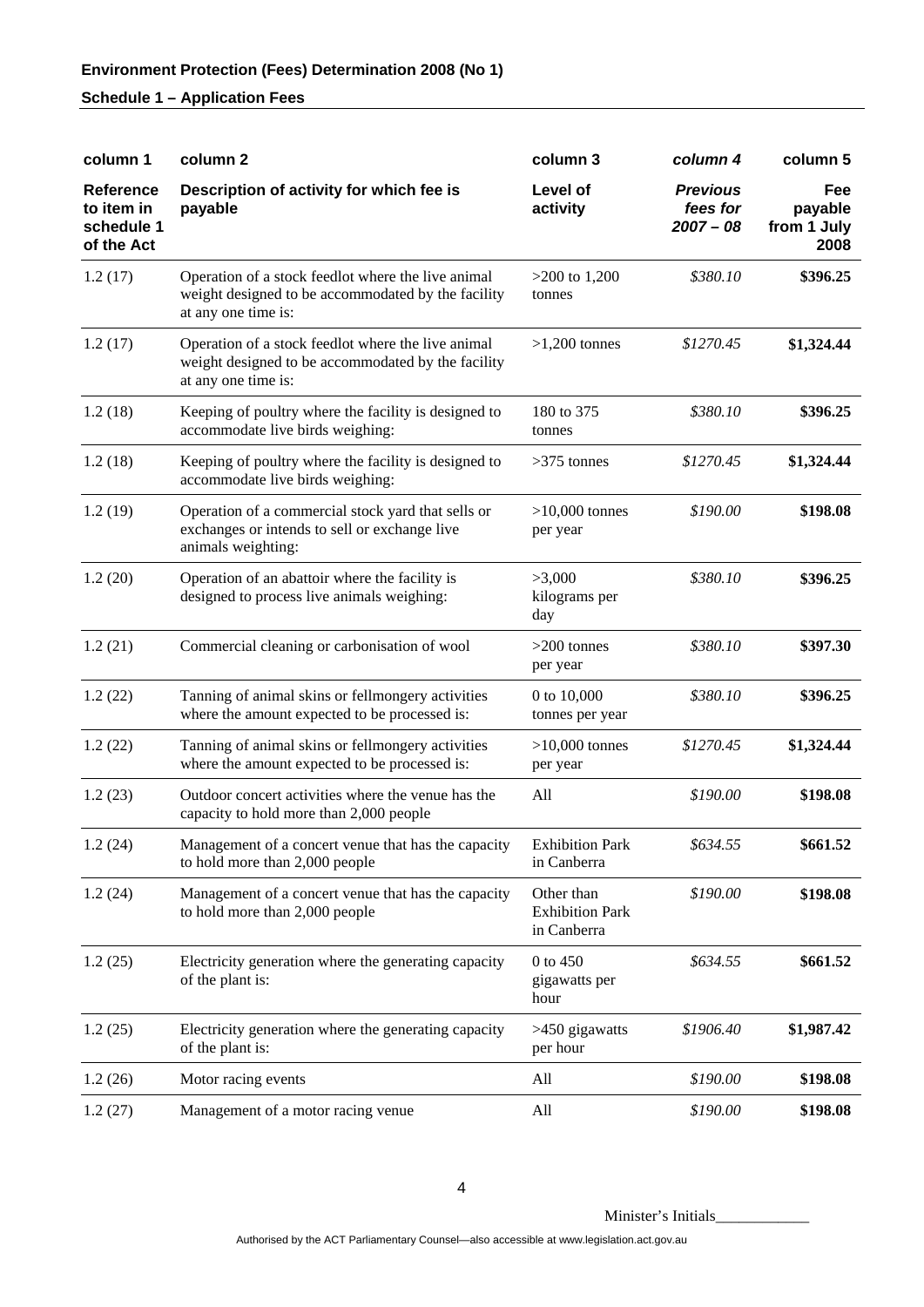# **Schedule 1 – Application Fees**

| column 1                                                   | column <sub>2</sub>                                                                                  | column 3                                                                            | column 4                                   | column 5                              |
|------------------------------------------------------------|------------------------------------------------------------------------------------------------------|-------------------------------------------------------------------------------------|--------------------------------------------|---------------------------------------|
| <b>Reference</b><br>to item in<br>schedule 1<br>of the Act | Description of activity for which fee is<br>payable                                                  | Level of<br>activity                                                                | <b>Previous</b><br>fees for<br>$2007 - 08$ | Fee<br>payable<br>from 1 July<br>2008 |
| 1.2(28)                                                    | Lighting, using or maintaining a fire in the open air<br>for the purpose of burning plant matter     | All                                                                                 | \$190.00                                   | \$198.08                              |
| 1.2(29)                                                    | Commercial use of chemical products                                                                  | All                                                                                 | \$190.00                                   | \$198.08                              |
| 1.2(30)                                                    | Storage of petroleum products - where the facility is<br>designed to store:                          | 50 to 500 cubic<br>metres                                                           | \$920.45                                   | \$959.57                              |
| 1.2(30)                                                    | Storage of petroleum products - where the facility is<br>designed to store:                          | $>500$ cubic<br>metres                                                              | \$1906.40                                  | \$1,987.42                            |
| 1.2(31)                                                    | Production of petroleum products                                                                     | All                                                                                 | \$1906.40                                  | \$1,987.42                            |
| 1.2(32)                                                    | Waste oil recovery where the amount expected to be<br>processed is:                                  | 20 to 1,000<br>tonnes per year                                                      | \$380.10                                   | \$396.25                              |
| 1.2(32)                                                    | Waste oil recovery where the amount expected to be<br>processed is:                                  | $>1,000$ tonnes<br>per year                                                         | \$1270.45                                  | \$1,324.44                            |
| 1.2(33)                                                    | Helicopter facilities                                                                                | All                                                                                 | \$380.10                                   | \$396.25                              |
| 1.2(34)                                                    | Logging operations – where the operation logs or<br>intends to log:                                  | $>5,000$ tonnes<br>per year                                                         | \$1270.45                                  | \$1,324.44                            |
| 1.2(35)                                                    | Commercial production of alcoholic beverages<br>where the facility is designed to produce:           | 100 to 21,000<br>kilolitres per<br>year                                             | \$380.10                                   | \$396.25                              |
| 1.2(35)                                                    | Commercial production of alcoholic beverages<br>where the facility is designed to produce:           | >21,000<br>kilolitres per<br>year                                                   | \$1270.45                                  | \$1,324.44                            |
| 1.2(36)                                                    | Application to land of biosolid products where the<br>amount expected to be applied is:              | $>500$ to 3,000<br>tonnes per year                                                  | \$380.10                                   | \$396.25                              |
| 1.2(36)                                                    | Application to land of biosolid products where the<br>amount expected to be applied is:              | $>3,000$ tonnes<br>per year                                                         | \$1270.45                                  | \$1,324.44                            |
| 1.2(37)                                                    | Composting activities where the amount of material<br>expected to be received for composting is:     | $>200$ tonnes of<br>animal waste or<br>$>5000$ tonnes<br>of plant waste<br>per year | \$1270.45                                  | \$1,324.44                            |
| 1.2(38)                                                    | Wood or timber chipping, pulping or milling where<br>the facility is designed to process or produce: | $>30,000$ cubic<br>metres per year                                                  | \$1270.45                                  | \$1,324.44                            |
| 1.2(39)                                                    | Manufacture of things in furnaces or kilns - where<br>the facility is designed to produce:           | $>10,000$ tonnes<br>per year                                                        | \$1270.45                                  | \$1,324.44                            |
| 1.2(40)                                                    | Commercial preservation of wood where the facility<br>is designed to process:                        | $>10,000$ cubic<br>metres per year                                                  | \$1270.45                                  | \$1,324.44                            |

Minister's Initials\_\_\_\_\_\_\_\_\_\_\_\_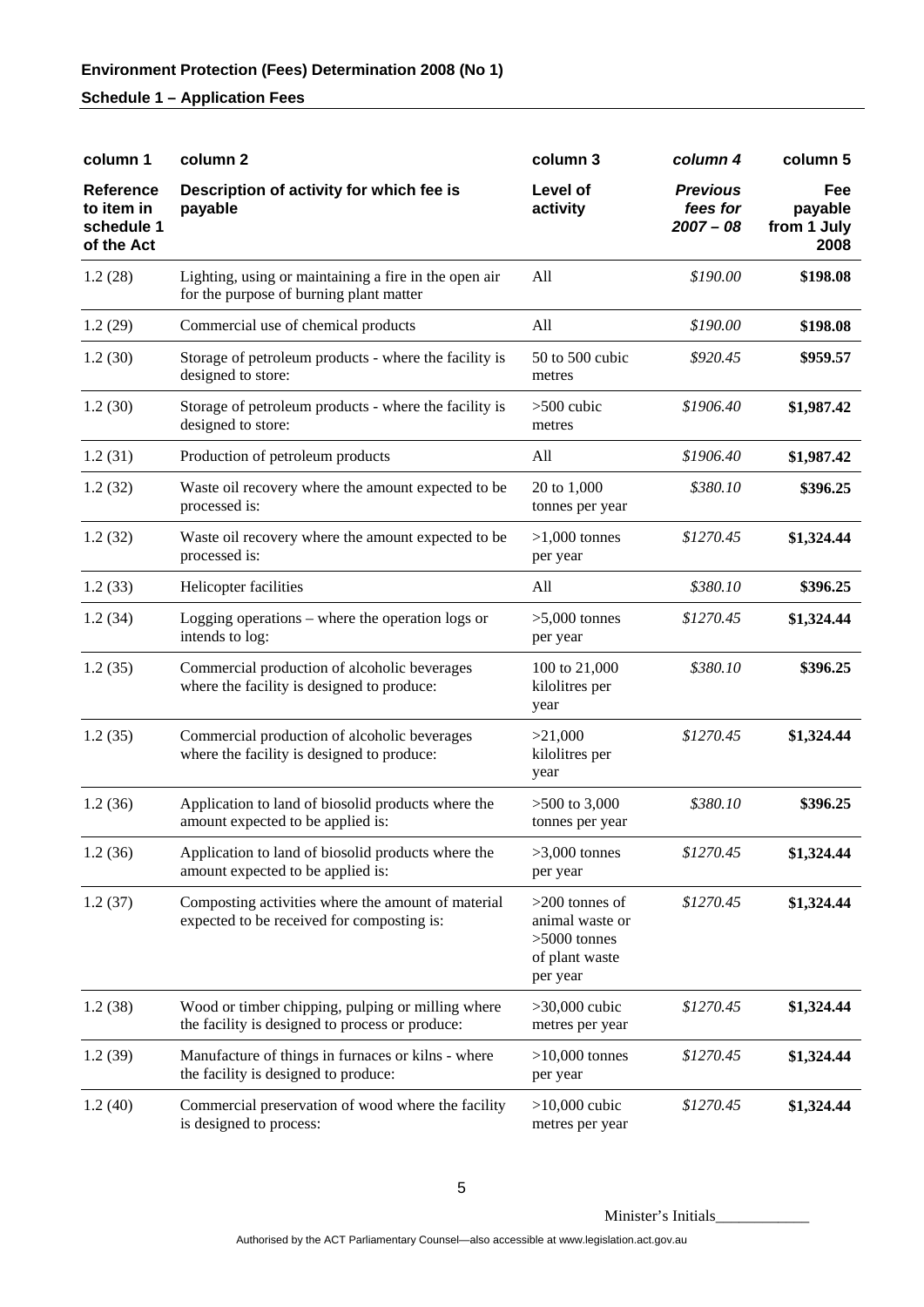# **Environment Protection (Fees) Determination 2008 (No 1)**

#### **Schedule 1 – Application Fees**

| column 1                                                   | column <sub>2</sub>                                                                                       | column 3                                                           | column 4                                   | column 5                              |
|------------------------------------------------------------|-----------------------------------------------------------------------------------------------------------|--------------------------------------------------------------------|--------------------------------------------|---------------------------------------|
| <b>Reference</b><br>to item in<br>schedule 1<br>of the Act | Description of activity for which fee is<br>payable                                                       | Level of<br>activity                                               | <b>Previous</b><br>fees for<br>$2007 - 08$ | Fee<br>payable<br>from 1 July<br>2008 |
| 1.2(41)                                                    | Production of concrete or concrete products where<br>the facility is designed to produce:                 | 7,000 to 13,000<br>cubic metres<br>per year                        | \$380.10                                   | \$396.25                              |
| 1.2(41)                                                    | Production of concrete or concrete products where<br>the facility is designed to produce:                 | $>13,000$ cubic<br>metres per year                                 | \$1270.45                                  | \$1,324.44                            |
| 1.2(42)                                                    | Production of bituminous road building materials<br>where the facility is designed to produce:            | $>30,000$ tonnes<br>per year                                       | \$1270.45                                  | \$1,324.44                            |
| 1.2(43)                                                    | Crushing, grinding or separating of materials where<br>the facility is designed to produce:               | $10,000$ to<br>30,000 tonnes<br>per year                           | \$380.10                                   | \$396.25                              |
| 1.2(43)                                                    | Crushing, grinding or separating of materials where<br>the facility is designed to produce:               | $>30,000$ tonnes<br>per year                                       | \$1270.45                                  | \$1,324.44                            |
| 1.2(44)                                                    | The sale or supply in the Territory of firewood to the<br>person who intends to use it                    | All                                                                | \$190.00                                   | \$198.08                              |
| 1.2(45)                                                    | Sale or supply in the Territory of firewood to a<br>person other than to the person who intends to use it | All                                                                | \$190.00                                   | \$198.08                              |
| 1.2(46)                                                    | Preparation for sale or supply of firewood in the<br>Territory                                            | All                                                                | \$190.00                                   | \$198.08                              |
| 1.3(1)                                                     | Manufacture of things in furnaces or kilns - where<br>the facility is designed to produce                 | more than 100<br>tonnes and less<br>than 10,000<br>tonnes per year | \$190.00                                   | \$198.08                              |
| 1.3(2)                                                     | Commercial preservation of wood where the facility<br>is designed to process                              | less than<br>10,000 cubic<br>metres per year                       | \$190.00                                   | \$198.08                              |
| 1.3(3)                                                     | Forestry activities                                                                                       | All                                                                | \$1906.40                                  | \$1,987.42                            |
| 1.3(4)                                                     | Major land development or construction activities<br>on a site of 0.3 hectares or greater                 | All                                                                | \$190.00                                   | \$198.08                              |
| 1.3(5)                                                     | Management of municipal services maintenance on<br>unleased land                                          | All                                                                | \$1906.40                                  | \$1,987.42                            |
| 1.3(6)                                                     | Wastewater recycling activities                                                                           | All                                                                | \$190.00                                   | \$198.08                              |
| 1.3(7)                                                     | Commercial collection of waste from commercial<br>premises                                                | All                                                                | \$190.00                                   | \$198.08                              |

*Note* The fees set out in column 4 are for comparison purposes only.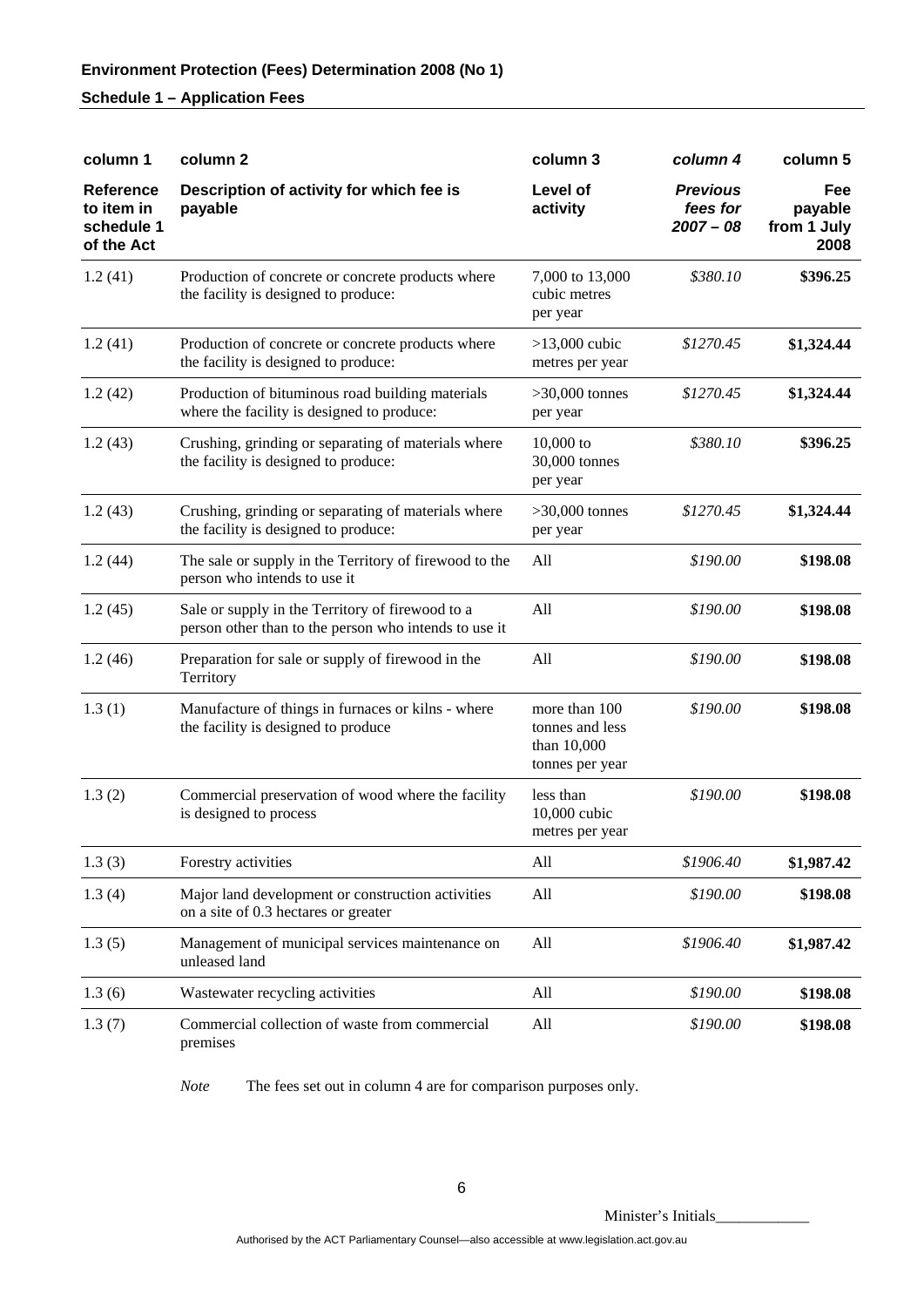#### **Part 1 – Annual Authorisation Fees – timing of payments**

- 1. (a) The annual fee payable for the purposes of an activity described in item 10 of Table 1.2 of Schedule 1 of the Act is payable in four instalments of three months each.
	- (b) The commencement date for the instalments is the day after the date of effect or anniversary of effect of the authorisation. The commencement date for the second, third and fourth instalments each year is three months, six months and nine months respectively after the commencement date for the first instalment for that year.
	- (c) The instalment finish date is the day after the day three months from the instalment commencement date.
	- (d) Each instalment payment is payable within 60 days after the instalment finish date.
- 2. The fee payable for any other activity set out in part 2 of this schedule is payable within 30 days after the date of effect or anniversary of effect of the relevant authorisation for that activity.

| column 1                                                                 | column 2                                                                          | column 3                                   | column 4                                   | column 5                                      |
|--------------------------------------------------------------------------|-----------------------------------------------------------------------------------|--------------------------------------------|--------------------------------------------|-----------------------------------------------|
| <b>Referenc</b><br>e to item<br><b>in</b><br>schedule<br>1 of the<br>Act | Description of activity for which fee is<br>payable                               | Level of activity                          | <b>Previous</b><br>fees for<br>$2007 - 08$ | <b>Fees</b><br>payable<br>from 1 July<br>2008 |
| 1.2(1)                                                                   | Extraction of materials from waterways where the<br>amount extracted per year is: | 0 to $30,000$ cubic<br>metres              | \$575.15                                   | \$599.59                                      |
| 1.2(1)                                                                   | Extraction of materials from waterways where the<br>amount extracted per year is: | $>30,000$ to 50,000<br>cubic metres        | \$1,725.90                                 | \$1,799.25                                    |
| 1.2(1)                                                                   | Extraction of materials from waterways where the<br>amount extracted per year is: | $>50,000$ to<br>100,000 cubic<br>metres    | \$5,753.45                                 | \$5,997.97                                    |
| 1.2(1)                                                                   | Extraction of materials from waterways where the<br>amount extracted per year is: | $>100,000$ to<br>500,000 cubic<br>metres   | \$15,534.55                                | \$16,194.77                                   |
| 1.2(1)                                                                   | Extraction of materials from waterways where the<br>amount extracted per year is: | $>500,000$ to<br>2,000,000 cubic<br>metres | \$38,549.10                                | \$40,187.44                                   |
| 1.2(1)                                                                   | Extraction of materials from waterways where the<br>amount extracted per year is: | $>2,000,000$ cubic<br>metres               | \$69,043.25                                | \$71,977.59                                   |
| 1.2(2)                                                                   | Extraction of materials from land where the amount<br>extracted is:               | 0 to 30,000 tonnes<br>per year             | \$575.15                                   | \$599.59                                      |
| 1.2(2)                                                                   | Extraction of materials from land where the amount<br>extracted is:               | $>30,000$ to 50,000<br>tonnes per year     | \$1,725.90                                 | \$1,799.25                                    |
| 1.2(2)                                                                   | Extraction of materials from land where the amount<br>extracted is:               | $>50,000$ to<br>100,000 tonnes<br>per year | \$5,753.45                                 | \$5,997.97                                    |

**Part 2 – Annual Authorisation Fees payable for activities**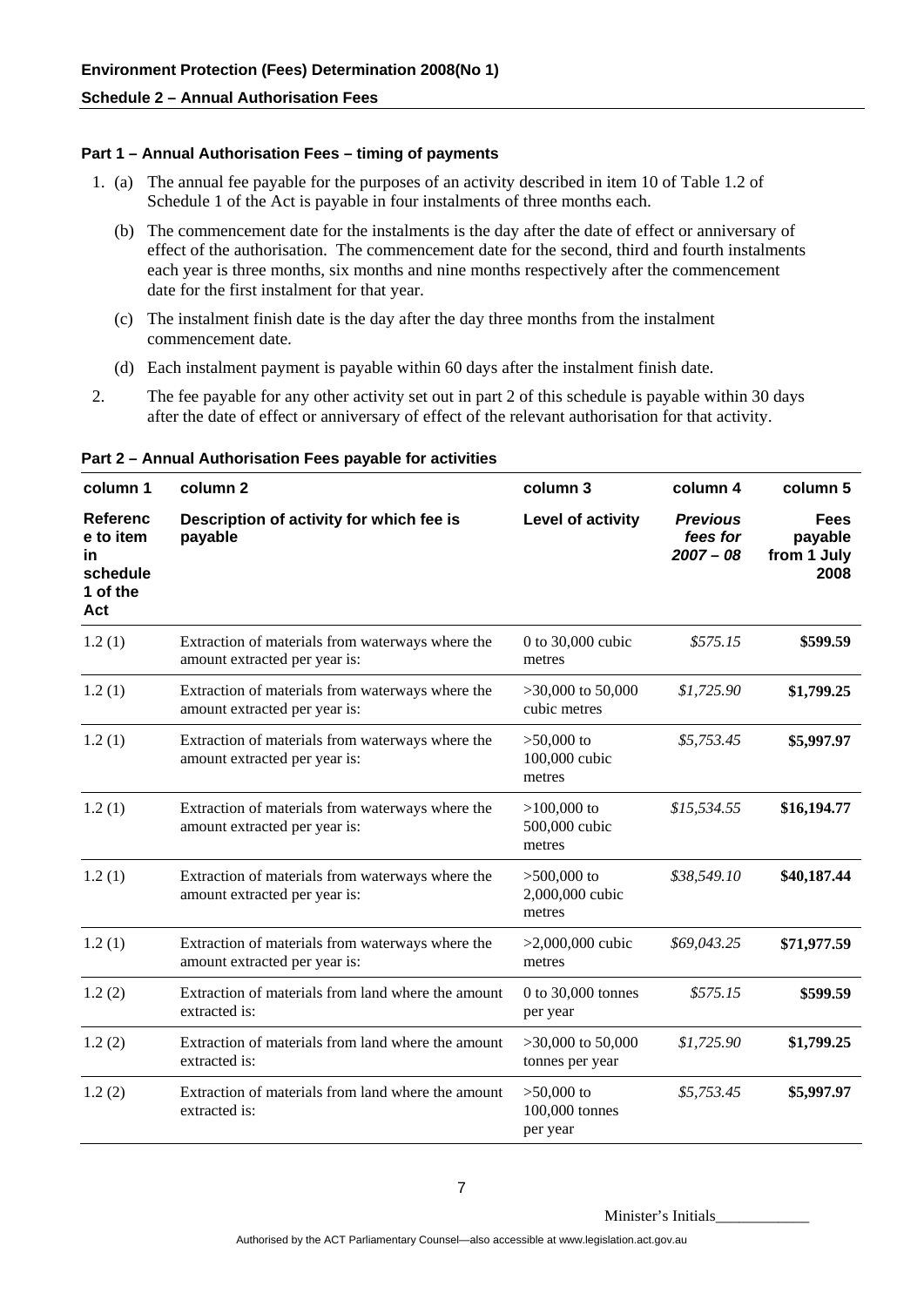| column 1                                                          | column <sub>2</sub>                                                                                    | column 3                                      | column 4                                   | column 5                                      |
|-------------------------------------------------------------------|--------------------------------------------------------------------------------------------------------|-----------------------------------------------|--------------------------------------------|-----------------------------------------------|
| <b>Referenc</b><br>e to item<br>in<br>schedule<br>1 of the<br>Act | Description of activity for which fee is<br>payable                                                    | Level of activity                             | <b>Previous</b><br>fees for<br>$2007 - 08$ | <b>Fees</b><br>payable<br>from 1 July<br>2008 |
| 1.2(2)                                                            | Extraction of materials from land where the amount<br>extracted is:                                    | $>100,000$ to<br>500,000 tonnes<br>per year   | \$15,534.55                                | \$16,194.77                                   |
| 1.2(2)                                                            | Extraction of materials from land where the amount<br>extracted is:                                    | $>500,000$ to<br>2,000,000 tonnes<br>per year | \$38,549.10                                | \$40,187.44                                   |
| 1.2(2)                                                            | Extraction of materials from land where the amount<br>extracted is:                                    | $>2,000,000$ tonnes<br>per year               | \$69,043.25                                | \$71,977.59                                   |
| 1.2(3)                                                            | Commercial incineration of cytotoxic, clinical or<br>quarantine waste where the amount incinerated is: | $0$ to $1,000$ tonnes<br>per year             | \$2,876.65                                 | \$2,998.91                                    |
| 1.2(3)                                                            | Commercial incineration of cytotoxic, clinical or<br>quarantine waste where the amount incinerated is: | $>1,000$ tonnes per<br>year                   | \$7,479.50                                 | \$7,797.38                                    |
| 1.2(3)                                                            | Commercial incineration of municipal waste                                                             | All                                           | \$7,479.50                                 | \$7,797.38                                    |
| 1.2(4)                                                            | Sterilisation of clinical waste                                                                        | All                                           | \$3,601.15                                 | \$3,754.20                                    |
| 1.2(5)                                                            | Conduct of a crematorium                                                                               | All                                           | \$190.00                                   | \$198.08                                      |
| 1.2(6)                                                            | Operation of a commercial landfill where the<br>amount of waste received is:                           | $>5,000$ to 20,000<br>tonnes per year         | \$3,221.75                                 | \$3,358.67                                    |
| 1.2(6)                                                            | Operation of a commercial landfill where the<br>amount of waste received is:                           | $>20,000$ to<br>100,000 tonnes<br>per year    | \$4,142.40                                 | \$4,318.45                                    |
| 1.2(6)                                                            | Operation of a commercial landfill where the<br>amount of waste received is:                           | $>100,000$ tonnes<br>per year                 | \$5,063.05                                 | \$5,278.23                                    |
| 1.2(7)                                                            | Acceptance of soil on land                                                                             | All                                           | \$190.05                                   | \$198.13                                      |
| 1.2(8)                                                            | Transport of controlled waste where the number of<br>vehicles authorised to transport waste is:        | $1$ to $3$                                    | \$460.20                                   | \$479.76                                      |
| 1.2(8)                                                            | Transport of controlled waste where the number of<br>vehicles authorised to transport waste is:        | $>3$ to 7                                     | \$920.45                                   | \$959.57                                      |
| 1.2(8)                                                            | Transport of controlled waste where the number of<br>vehicles authorised to transport waste is:        | $>7$ to 11                                    | \$1,380.70                                 | \$1,439.38                                    |
| 1.2(8)                                                            | Transport of controlled waste where the number of<br>vehicles authorised to transport waste is:        | >11                                           | \$1,841.55                                 | \$1,919.82                                    |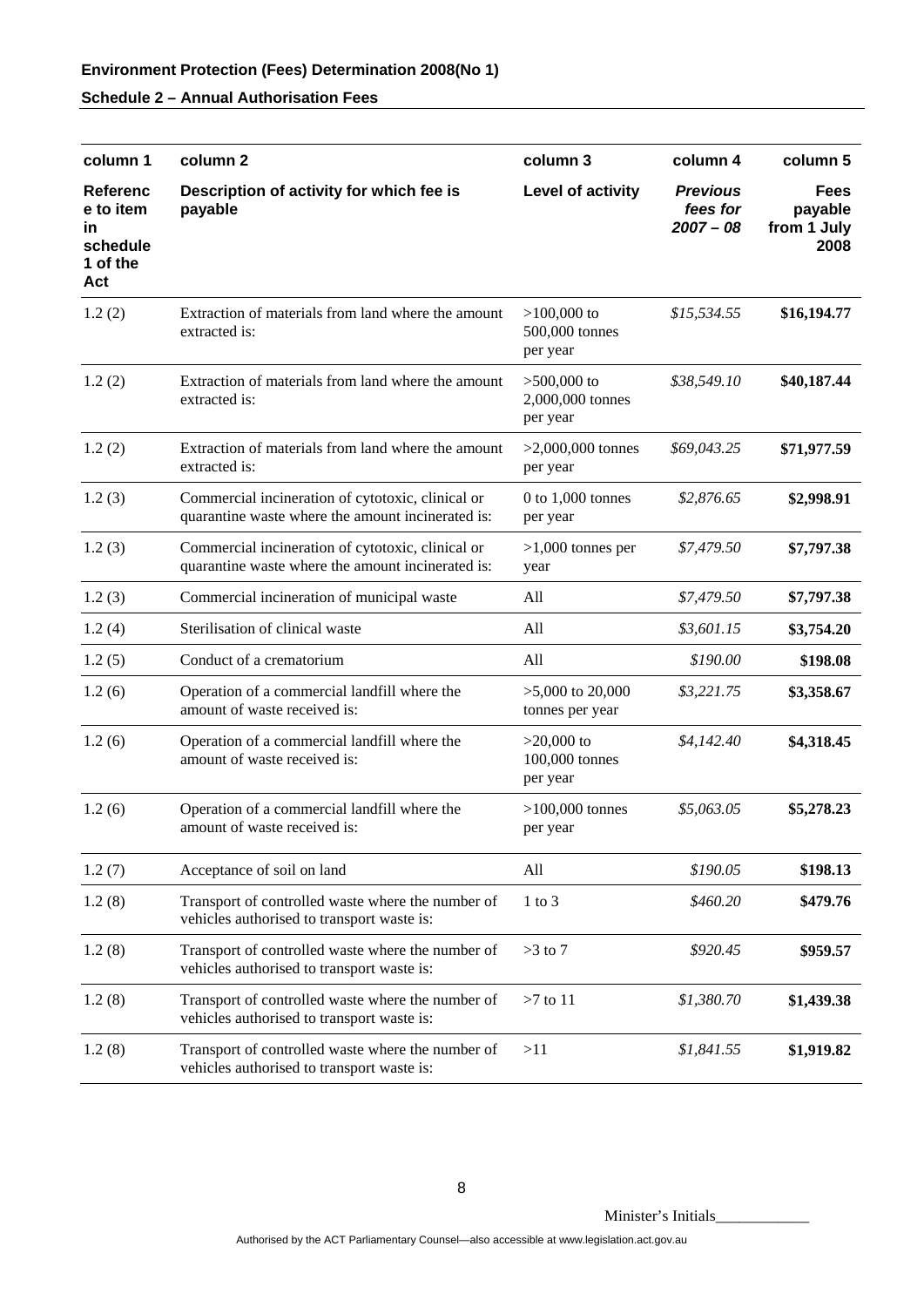# **Environment Protection (Fees) Determination 2008(No 1)**

# **Schedule 2 – Annual Authorisation Fees**

| column 1                                                          | column <sub>2</sub>                                                                                                                                                | column 3                                        | column 4                                   | column 5                                      |
|-------------------------------------------------------------------|--------------------------------------------------------------------------------------------------------------------------------------------------------------------|-------------------------------------------------|--------------------------------------------|-----------------------------------------------|
| <b>Referenc</b><br>e to item<br>in<br>schedule<br>1 of the<br>Act | Description of activity for which fee is<br>payable                                                                                                                | Level of activity                               | <b>Previous</b><br>fees for<br>$2007 - 08$ | <b>Fees</b><br>payable<br>from 1 July<br>2008 |
| 1.2(9)                                                            | Transportation from 1 place in the ACT to another<br>place in the ACT, of 200kg or more of regulated<br>waste or 2t or more of used, rejected or unwanted<br>tyres | All                                             | \$1,841.05                                 | \$1,919.29                                    |
| 1.2(10)                                                           | Sewage treatment where the amount of effluent<br>discharged is:                                                                                                    | 0 to 20 megalitres<br>per year                  | \$575.15                                   | \$599.59                                      |
| 1.2(10)                                                           | Sewage treatment where the amount of effluent<br>discharged is:                                                                                                    | $>20$ to 100<br>megalitres per<br>year          | \$920.45                                   | \$959.57                                      |
| 1.2(10)                                                           | Sewage treatment where the amount of effluent<br>discharged is:                                                                                                    | $>100$ to 1,000<br>megalitres per<br>year       | \$2,876.65                                 | \$2,998.91                                    |
| 1.2(10)                                                           | Sewage treatment where the amount of effluent<br>discharged is:                                                                                                    | $>1,000$ to 5,000<br>megalitres per<br>year     | \$7,479.50                                 | \$7,797.38                                    |
| 1.2(10)                                                           | Sewage treatment where the amount of effluent<br>discharged is:                                                                                                    | $>5,000$ to 10,000<br>megalitres per<br>year    | \$18,986.70                                | \$19,793.63                                   |
| 1.2(10)                                                           | Sewage treatment where the amount of effluent<br>discharged is:                                                                                                    | $>10,000$ to 20,000<br>megalitres per<br>year   | \$34,521.50                                | \$35,988.66                                   |
| 1.2(10)                                                           | Sewage treatment where the amount of effluent<br>discharged is:                                                                                                    | $>20,000$ to 30,000<br>megalitres per<br>year   | \$48,330.20                                | \$50,384.23                                   |
| 1.2(10)                                                           | Sewage treatment where the amount of effluent<br>discharged is:                                                                                                    | $>30,000$ to $40,000$<br>megalitres per<br>year | \$64,440.30                                | \$67,179.01                                   |
| 1.2(10)                                                           | Sewage treatment where the amount of effluent<br>discharged is:                                                                                                    | >40,000<br>megalitres per<br>year               | \$304,941.40                               | \$317,901.10                                  |
| 1.2(11)                                                           | Treatment, handling or storage of more than 1,000<br>cubic metres of contaminated soil                                                                             | All                                             | \$5,753.45                                 | \$5,997.97                                    |
| 1.2(12)                                                           | Treatment of more than 10,000 cubic metres of<br>contaminated soil                                                                                                 | All                                             | \$5,753.45                                 | \$5,997.97                                    |
| 1.2(13)                                                           | Milking of animals where the number of animals<br>milked per day is:                                                                                               | $0$ to $800$                                    | \$575.15                                   | \$599.59                                      |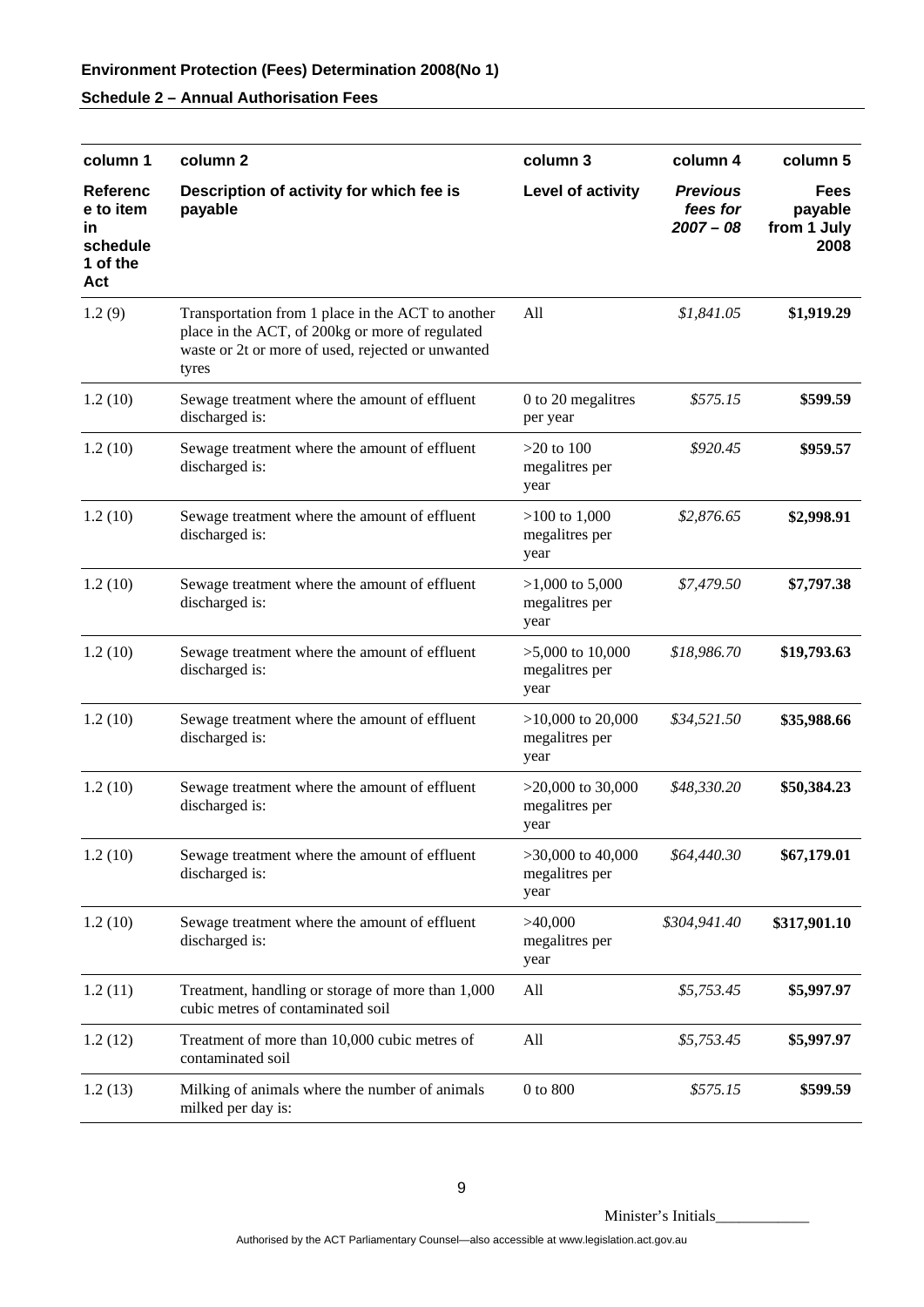| column 1                                                          | column 2                                                                                                 | column 3                                       | column 4                                   | column 5                               |
|-------------------------------------------------------------------|----------------------------------------------------------------------------------------------------------|------------------------------------------------|--------------------------------------------|----------------------------------------|
| <b>Referenc</b><br>e to item<br>in<br>schedule<br>1 of the<br>Act | Description of activity for which fee is<br>payable                                                      | Level of activity                              | <b>Previous</b><br>fees for<br>$2007 - 08$ | Fees<br>payable<br>from 1 July<br>2008 |
| 1.2(13)                                                           | Milking of animals where the number of animals<br>milked per day is:                                     | $>800$ to 1,600                                | \$1,725.90                                 | \$1,799.25                             |
| 1.2(13)                                                           | Milking of animals where the number of animals<br>milked per day is:                                     | >1,600                                         | \$5,753.45                                 | \$5,997.97                             |
| 1.2(14)                                                           | Processing of milk or milk products where the<br>amount processed is:                                    | 0 to 30,000<br>kilolitres per year             | \$575.15                                   | \$599.59                               |
| 1.2(14)                                                           | Processing of milk or milk products where the<br>amount processed is:                                    | $>30,000$ to<br>100,000 kilolitres<br>per year | \$1,725.90                                 | \$1,799.25                             |
| 1.2(14)                                                           | Processing of milk or milk products where the<br>amount processed is:                                    | >100,000<br>kilolitres per year                | \$5,753.45                                 | \$5,997.97                             |
| 1.2(15)                                                           | Processing of agricultural crops where the amount<br>processed is:                                       | 0 to 30,000 tonnes<br>per year                 | \$575.15                                   | \$599.59                               |
| 1.2(15)                                                           | Processing of agricultural crops where the amount<br>processed is:                                       | $>30,000$ to<br>100,000 tonnes<br>per year     | \$1,725.90                                 | \$1,799.25                             |
| 1.2(15)                                                           | Processing of agricultural crops where the amount<br>processed is:                                       | $>100,000$ to<br>250,000 tonnes<br>per year    | \$5,753.45                                 | \$5,997.97                             |
| 1.2(15)                                                           | Processing of agricultural crops where the amount<br>processed is:                                       | $>250,000$ tonnes<br>per year                  | \$15,534.55                                | \$16,194.77                            |
| 1.2(16)                                                           | Commercial aquaculture where waste is discharged<br>to a waterway and the surface area of water used is: | 0 to 2 hectares                                | \$575.15                                   | \$599.59                               |
| 1.2(16)                                                           | Commercial aquaculture where waste is discharged<br>to a waterway and the surface area of water used is: | $>2$ to 10 hectares                            | \$1,725.90                                 | \$1,799.25                             |
| 1.2(16)                                                           | Commercial aquaculture where waste is discharged<br>to a waterway and the surface area of water used is: | $>10$ hectares                                 | \$5,753.45                                 | \$5,997.97                             |
| 1.2(16)                                                           | Commercial aquaculture where waste is not<br>discharged to a waterway                                    | All                                            | \$190.00                                   | \$198.08                               |
| 1.2(17)                                                           | Operation of a stock feedlot where the live animal<br>weight accommodated is:                            | $0$ to $200$ tonnes                            | \$190.00                                   | \$198.08                               |
| 1.2(17)                                                           | Operation of a stock feedlot where the live animal<br>weight accommodated is:                            | $>200$ to 500<br>tonnes                        | \$575.15                                   | \$599.59                               |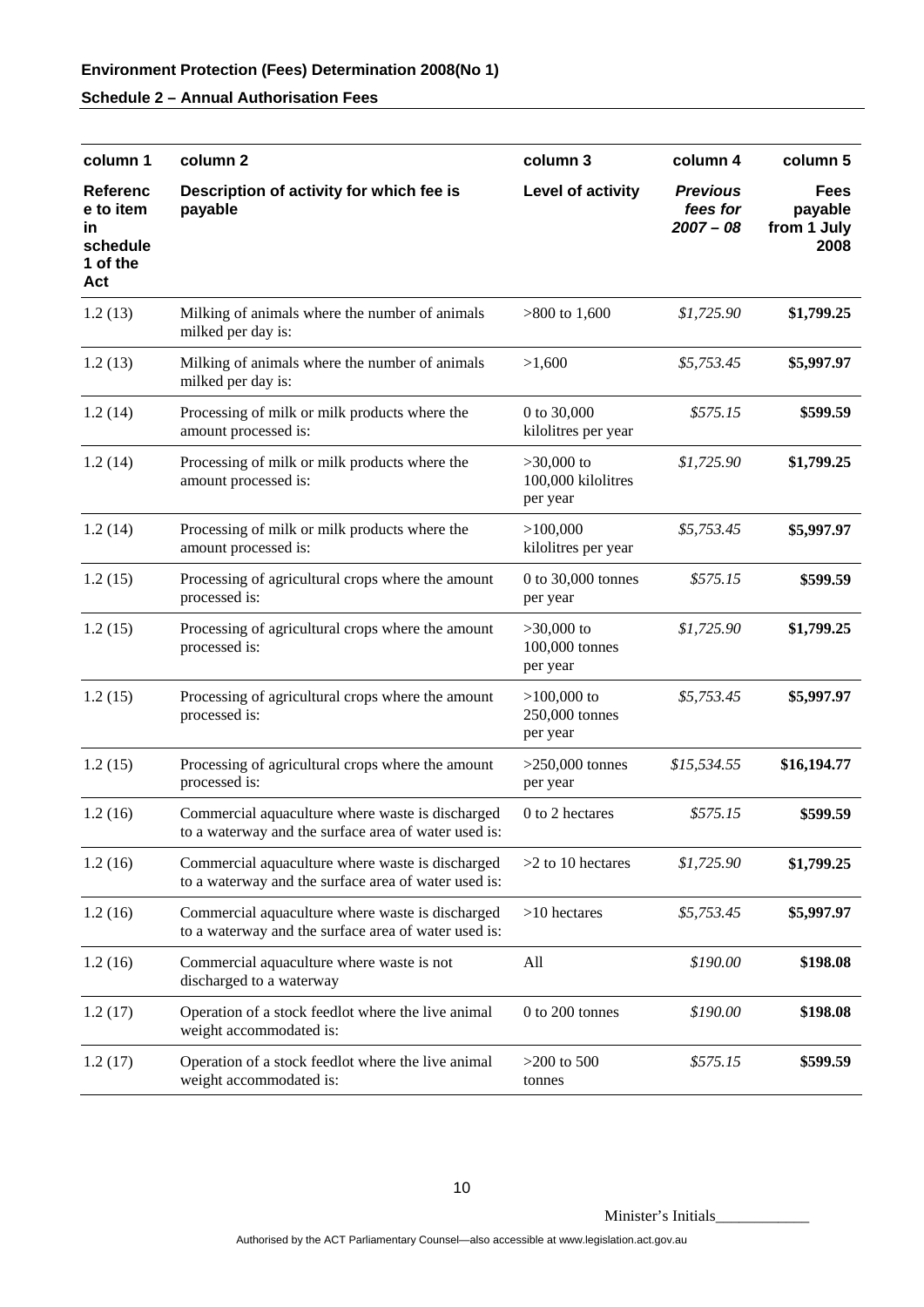| column 1                                                          | column <sub>2</sub>                                                                            | column 3                                         | column 4                                   | column 5                                      |
|-------------------------------------------------------------------|------------------------------------------------------------------------------------------------|--------------------------------------------------|--------------------------------------------|-----------------------------------------------|
| <b>Referenc</b><br>e to item<br>in<br>schedule<br>1 of the<br>Act | Description of activity for which fee is<br>payable                                            | Level of activity                                | <b>Previous</b><br>fees for<br>$2007 - 08$ | <b>Fees</b><br>payable<br>from 1 July<br>2008 |
| 1.2(17)                                                           | Operation of a stock feedlot where the live animal<br>weight accommodated is:                  | $>500$ to 2,500<br>tonnes                        | \$1,725.90                                 | \$1,799.25                                    |
| 1.2(17)                                                           | Operation of a stock feedlot where the live animal<br>weight accommodated is:                  | $>2,500$ tonnes                                  | \$5,753.45                                 | \$5,997.97                                    |
| 1.2(18)                                                           | Keeping of poultry where the live animal weight of<br>birds accommodated is:                   | 0 to 180 tonnes                                  | \$190.00                                   | \$198.08                                      |
| 1.2(18)                                                           | Keeping of poultry where the live animal weight of<br>birds accommodated is:                   | $>180$ to 375<br>tonnes                          | \$575.15                                   | \$599.59                                      |
| 1.2(18)                                                           | Keeping of poultry where the live animal weight of<br>birds accommodated is:                   | $>375$ to 1,000<br>tonnes                        | \$1,725.90                                 | \$1,799.25                                    |
| 1.2(18)                                                           | Keeping of poultry where the live animal weight of<br>birds accommodated is:                   | $>1,000$ tonnes                                  | \$5,753.45                                 | \$5,997.97                                    |
| 1.2(19)                                                           | Operation of a commercial stock saleyard where the<br>live animal weight sold or exchanged is: | 0 to 10,000 tonnes<br>per year                   | \$190.00                                   | \$198.08                                      |
| 1.2(19)                                                           | Operation of a commercial stock saleyard where the<br>live animal weight sold or exchanged is: | $>10,000$ to 25,000<br>tonnes per year           | \$575.15                                   | \$599.59                                      |
| 1.2(19)                                                           | Operation of a commercial stock saleyard where the<br>live animal weight sold or exchanged is: | $>25,000$ tonnes to<br>60,000 tonnes per<br>year | \$1,725.90                                 | \$1,799.25                                    |
| 1.2(19)                                                           | Operation of a commercial stock saleyard where the<br>live animal weight sold or exchanged is: | $>60,000$ tonnes<br>per year                     | \$5,753.45                                 | \$5,997.97                                    |
| 1.2(20)                                                           | Operation of an abattoir where the live animal<br>weight processed is:                         | 0 to 30,000 tonnes<br>per year                   | \$575.15                                   | \$599.59                                      |
| 1.2(20)                                                           | Operation of an abattoir where the live animal<br>weight processed is:                         | $>30,000$ tonnes<br>per year                     | \$1,725.90                                 | \$1,799.25                                    |
| 1.2(21)                                                           | Commercial cleaning or carbonisation of wool                                                   | All                                              | \$575.15                                   | \$599.59                                      |
| 1.2(22)                                                           | Tanning of animal skins or fellmongery activities<br>where the amount processed is:            | $0$ to $10,000$ tonnes<br>per year               | \$575.15                                   | \$599.59                                      |
| 1.2(22)                                                           | Tanning of animal skins or fellmongery activities<br>where the amount processed is:            | $>10,000$ tonnes<br>per year                     | \$1,725.90                                 | \$1,799.25                                    |
| 1.2(23)                                                           | Outdoor concert activities where the venue has the<br>capacity to hold more than 2,000 people  | All                                              | \$190.00                                   | \$198.08                                      |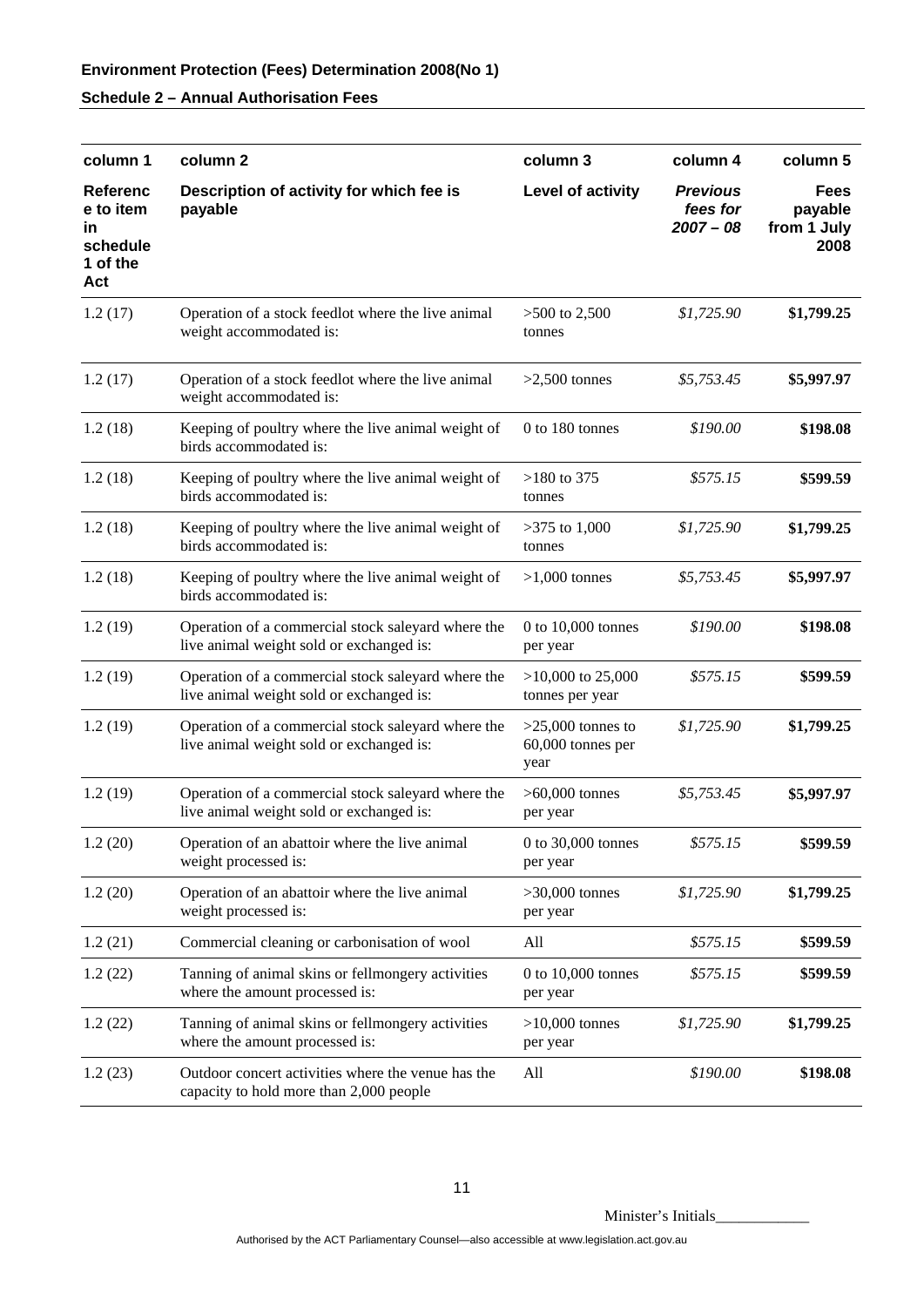| column 1                                                          | column 2                                                                                                 | column 3                                            | column 4                                   | column 5                                      |
|-------------------------------------------------------------------|----------------------------------------------------------------------------------------------------------|-----------------------------------------------------|--------------------------------------------|-----------------------------------------------|
| <b>Referenc</b><br>e to item<br>ın<br>schedule<br>1 of the<br>Act | Description of activity for which fee is<br>payable                                                      | Level of activity                                   | <b>Previous</b><br>fees for<br>$2007 - 08$ | <b>Fees</b><br>payable<br>from 1 July<br>2008 |
| 1.2(24)                                                           | Management of a concert venue that has the capacity Exhibition Park in<br>to hold more than 2,000 people | Canberra                                            | \$634.55                                   | \$661.52                                      |
| 1.2(24)                                                           | Management of a concert venue that has the capacity<br>to hold more than 2,000 people                    | Other than<br><b>Exhibition Park in</b><br>Canberra | \$190.00                                   | \$198.08                                      |
| 1.2(25)                                                           | Electricity generation where the amount generated<br>is:                                                 | 0 to 450 gigawatt<br>hours per year                 | \$2,876.65                                 | \$2,998.91                                    |
| 1.2(25)                                                           | Electricity generation where the amount generated<br>is:                                                 | $>450$ to 1,000<br>gigawatt hours per<br>year       | \$7,479.50                                 | \$7,797.38                                    |
| 1.2(25)                                                           | Electricity generation where the amount generated<br>is:                                                 | $>1,000$ to 4,000<br>gigawatt hours per<br>year     | \$18,986.70                                | \$19,793.63                                   |
| 1.2(25)                                                           | Electricity generation where the amount generated<br>is:                                                 | >4,000 gigawatt<br>hours per year                   | \$48,330.20                                | \$50,384.23                                   |
| 1.2(26)                                                           | Motor racing events                                                                                      | All                                                 | \$190.00                                   | \$198.08                                      |
| 1.2(27)                                                           | Management of a motor racing venue                                                                       | All                                                 | \$190.00                                   | \$198.08                                      |
| 1.2(28)                                                           | Lighting, using or maintaining a fire in the open air<br>for the purpose of burning plant matter         | All                                                 | \$190.00                                   | \$198.08                                      |
| 1.2(29)                                                           | Commercial use of chemical products                                                                      | All                                                 | \$190.00                                   | \$198.08                                      |
| 1.2(30)                                                           | Storage of petroleum products where the design<br>storage capacity is:                                   | $>50$ cubic metres<br>to $5,000$ cubic<br>metres    | \$920.45                                   | \$959.57                                      |
| 1.2(30)                                                           | Storage of petroleum products where the design<br>storage capacity is:                                   | $>5,000$ cubic<br>metres to 100,000<br>cubic metres | \$2,876.60                                 | \$2,998.86                                    |
| 1.2(30)                                                           | Storage of petroleum products where the design<br>storage capacity is:                                   | $>100,000$ cubic<br>metres                          | \$7,479.50                                 | \$7,797.38                                    |
| 1.2(31)                                                           | Production of petroleum products where the amount<br>produced is:                                        | 0 to 100 tonnes<br>per year                         | \$190.00                                   | \$198.08                                      |
| 1.2(31)                                                           | Production of petroleum products where the amount<br>produced is:                                        | $>100$ to 10,000<br>tonnes per year                 | \$2,876.60                                 | \$2,998.86                                    |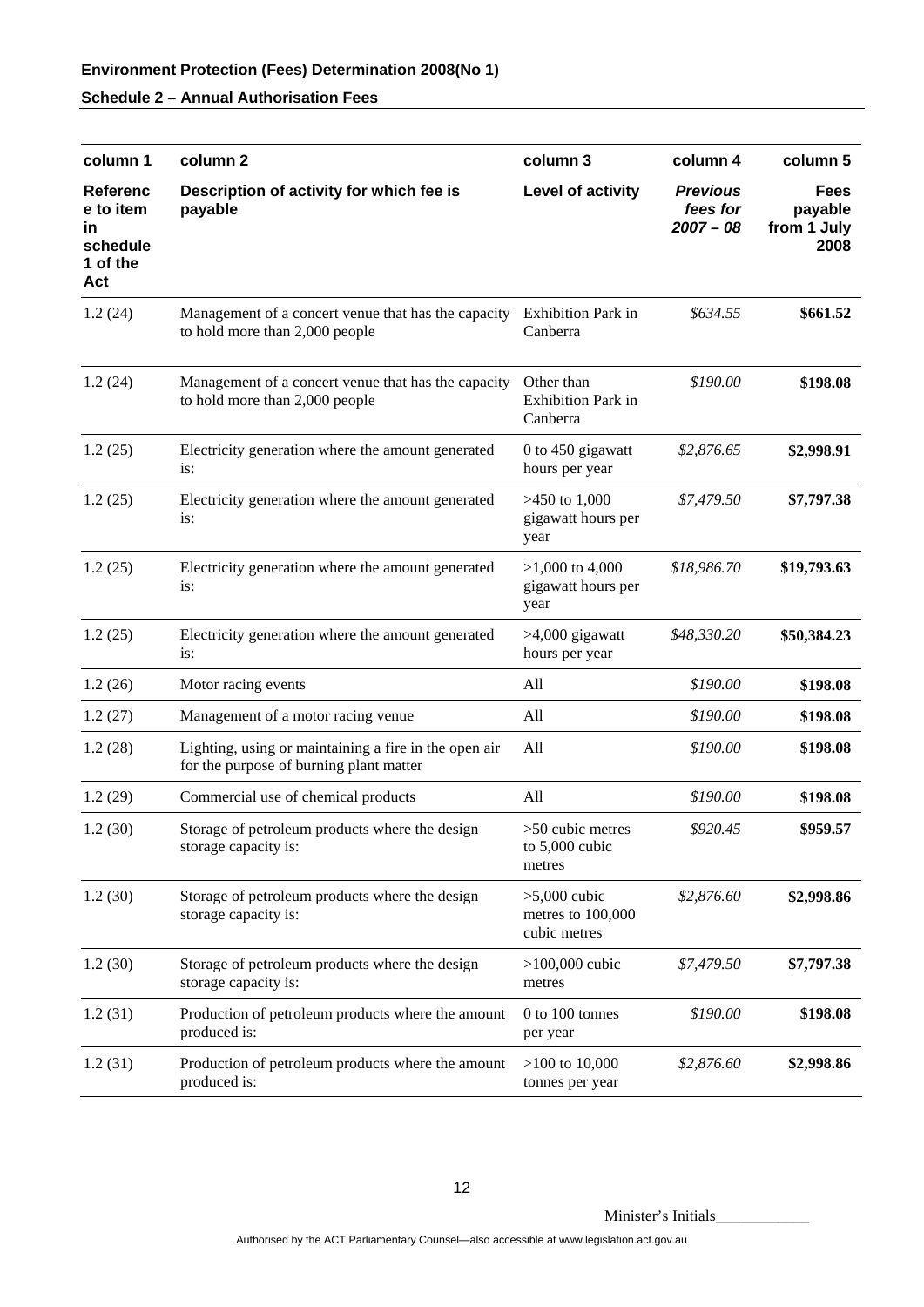| column 1                                                          | column <sub>2</sub>                                                           | column 3                                       | column 4                                   | column 5                               |
|-------------------------------------------------------------------|-------------------------------------------------------------------------------|------------------------------------------------|--------------------------------------------|----------------------------------------|
| <b>Referenc</b><br>e to item<br>in<br>schedule<br>1 of the<br>Act | Description of activity for which fee is<br>payable                           | Level of activity                              | <b>Previous</b><br>fees for<br>$2007 - 08$ | Fees<br>payable<br>from 1 July<br>2008 |
| 1.2(31)                                                           | Production of petroleum products where the amount<br>produced is:             | $>10,000$ to<br>200,000 tonnes<br>per year     | \$7,479.50                                 | \$7,797.38                             |
| 1.2(31)                                                           | Production of petroleum products where the amount<br>produced is:             | $>200,000$ to<br>500,000 tonnes<br>per year    | \$18,986.70                                | \$19,793.63                            |
| 1.2(31)                                                           | Production of petroleum products where the amount<br>produced is:             | $>500,000$ tonnes<br>per year                  | \$75,947.55                                | \$79,175.32                            |
| 1.2(32)                                                           | Waste oil recovery where the amount processed is:                             | 20 to 1,000 tonnes<br>per year                 | \$2,876.65                                 | \$2,998.91                             |
| 1.2(32)                                                           | Waste oil recovery where the amount processed is:                             | $>1,000$ tonnes per<br>year                    | \$7,479.50                                 | \$7,797.38                             |
| 1.2(33)                                                           | Helicopter facilities where the number of flights per<br>year is:             | 0 to 1,500                                     | \$575.15                                   | \$599.59                               |
| 1.2(33)                                                           | Helicopter facilities where the number of flights per<br>year is:             | $>1,500$ to 5,000                              | \$1,725.90                                 | \$1,799.25                             |
| 1.2(33)                                                           | Helicopter facilities where the number of flights per<br>year is:             | >5,000                                         | \$5,753.45                                 | \$5,997.97                             |
| 1.2(34)                                                           | Logging operations where the total area under forest<br>plantation is:        | 0 to 1,000<br>hectares                         | \$575.15                                   | \$599.59                               |
| 1.2(34)                                                           | Logging operations where the total area under forest<br>plantation is:        | $>1,000$ to 5,000<br>hectares                  | \$1,725.93                                 | \$1,799.28                             |
| 1.2(34)                                                           | Logging operations where the total area under forest<br>plantation is:        | $>5,000$ to 10,000<br>hectares                 | \$3,452.00                                 | \$3,598.71                             |
| 1.2(34)                                                           | Logging operations where the total area under forest<br>plantation is:        | $>10,000$ hectares                             | \$8,478.85                                 | \$8,839.20                             |
| 1.2(35)                                                           | Commercial production of alcoholic beverages<br>where the amount produced is: | 0 to 21,000<br>kilolitres per year             | \$575.15                                   | \$599.59                               |
| 1.2(35)                                                           | Commercial production of alcoholic beverages<br>where the amount produced is: | $>21,000$ to 70,000<br>kilolitres per year     | \$1,725.90                                 | \$1,799.25                             |
| 1.2(35)                                                           | Commercial production of alcoholic beverages<br>where the amount produced is: | $>70,000$ to<br>175,000 kilolitres<br>per year | \$5,753.45                                 | \$5,997.97                             |
| 1.2(35)                                                           | Commercial production of alcoholic beverages<br>where the amount produced is: | >175,000<br>kilolitres per year                | \$15,534.55                                | \$16,194.77                            |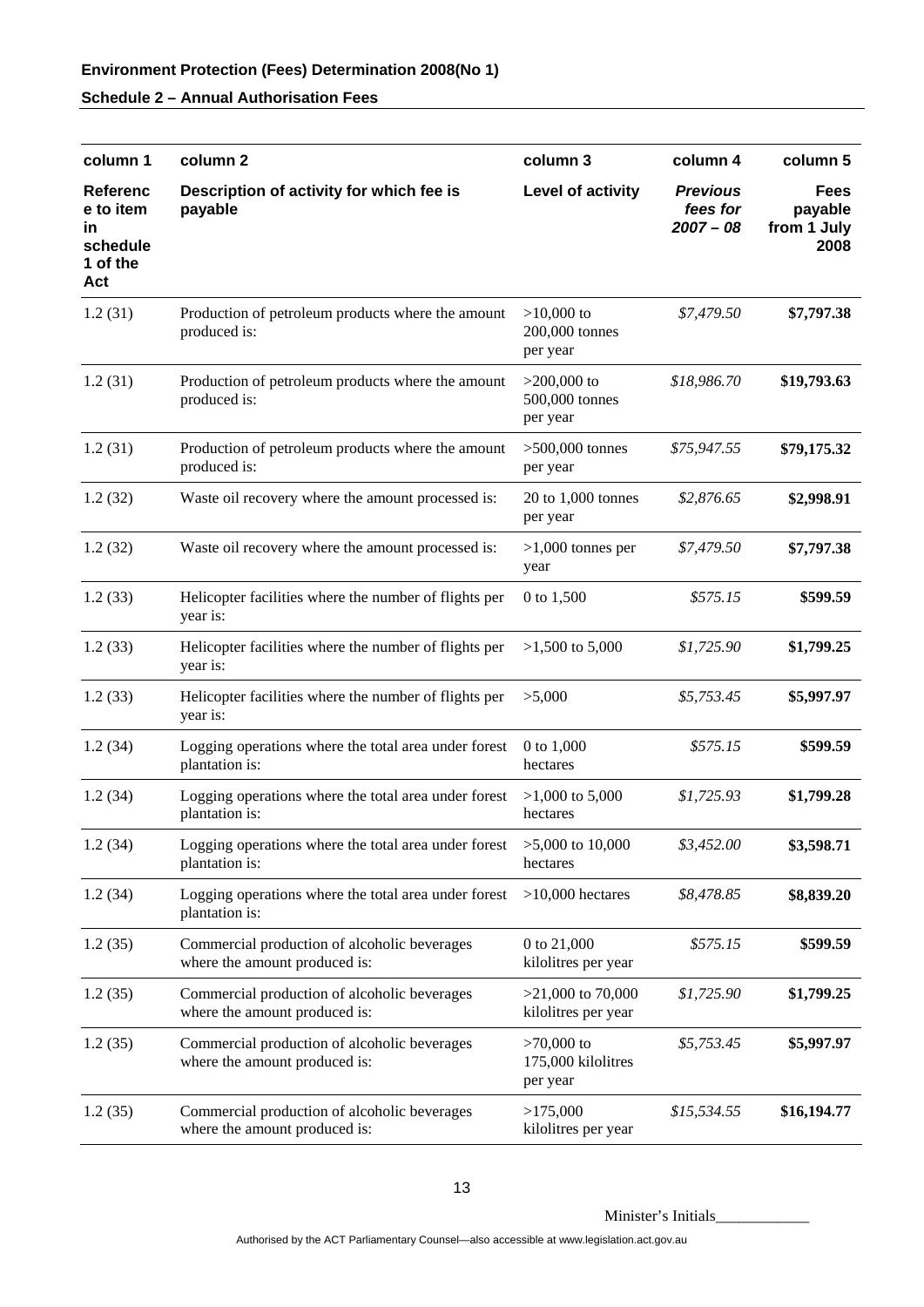| column 1                                                          | column <sub>2</sub>                                                          | column 3                                         | column 4                                   | column 5                                      |
|-------------------------------------------------------------------|------------------------------------------------------------------------------|--------------------------------------------------|--------------------------------------------|-----------------------------------------------|
| <b>Referenc</b><br>e to item<br>ın<br>schedule<br>1 of the<br>Act | Description of activity for which fee is<br>payable                          | Level of activity                                | <b>Previous</b><br>fees for<br>$2007 - 08$ | <b>Fees</b><br>payable<br>from 1 July<br>2008 |
| 1.2(36)                                                           | Application to land of biosolid products where the<br>amount applied is:     | $>500$ to 3,000<br>tonnes per year               | \$1,725.90                                 | \$1,799.25                                    |
| 1.2(36)                                                           | Application to land of biosolid products where the<br>amount applied is:     | $>3,000$ tonnes per<br>year                      | \$5,753.45                                 | \$5,997.97                                    |
| 1.2(37)                                                           | Composting activities where the amount of animal<br>waste received is:       | $0$ to $200$ tonnes<br>per year                  | \$575.15                                   | \$599.59                                      |
| 1.2(37)                                                           | Composting activities where the amount of animal<br>waste received is:       | $>200$ tonnes per<br>year                        | \$1,725.90                                 | \$1,799.25                                    |
| 1.2(37)                                                           | Composting activities where the amount of plant<br>waste received is:        | $0$ to $5,000$ tonnes<br>per year                | \$575.15                                   | \$599.59                                      |
| 1.2(37)                                                           | Composting activities where the amount of plant<br>waste received is:        | $>5,000$ tonnes per<br>year                      | \$1,725.90                                 | \$1,799.25                                    |
| 1.2(38)                                                           | Wood or timber chipping, pulping or milling where<br>the amount produced is: | 0 to 30,000 cubic<br>metres per year             | \$575.15                                   | \$599.59                                      |
| 1.2(38)                                                           | Wood or timber chipping, pulping or milling where<br>the amount produced is: | $>30,000$ to 70,000<br>cubic metres per<br>year  | \$1725.90                                  | \$1,799.25                                    |
| 1.2(38)                                                           | Wood or timber chipping, pulping or milling where<br>the amount produced is: | $>70,000$ to<br>200,000 cubic<br>metres per year | \$5753.45                                  | \$5,997.97                                    |
| 1.2(38)                                                           | Wood or timber chipping, pulping or milling where<br>the amount produced is: | $>200,000$ cubic<br>metres per year              | \$15,534.55                                | \$16,194.77                                   |
| 1.2(39)                                                           | Manufacture of things in furnaces or kilns where the<br>amount produced is:  | 0 to $10,000$ tonnes<br>per year                 | \$190.00                                   | \$198.08                                      |
| 1.2(39)                                                           | Manufacture of things in furnaces or kilns where the<br>amount produced is:  | $>10,000$ to $30,000$<br>tonnes per year         | \$920.45                                   | \$959.57                                      |
| 1.2(39)                                                           | Manufacture of things in furnaces or kilns where the<br>amount produced is:  | $>30,000$ to 50,000<br>tonnes per year           | \$2,876.65                                 | \$2,998.91                                    |
| 1.2(39)                                                           | Manufacture of things in furnaces or kilns where the<br>amount produced is:  | $>50,000$ to<br>200,000 tonnes<br>per year       | \$7,479.50                                 | \$7,797.38                                    |
| 1.2(39)                                                           | Manufacture of things in furnaces or kilns where the<br>amount produced is:  | $>200,000$ tonnes<br>per year                    | \$18,986.70                                | \$19,793.63                                   |
| 1.2(40)                                                           | Commercial preservation of wood where the amount<br>processed is:            | 0 to $5,000$ cubic<br>metres per year            | \$190.00                                   | \$198.08                                      |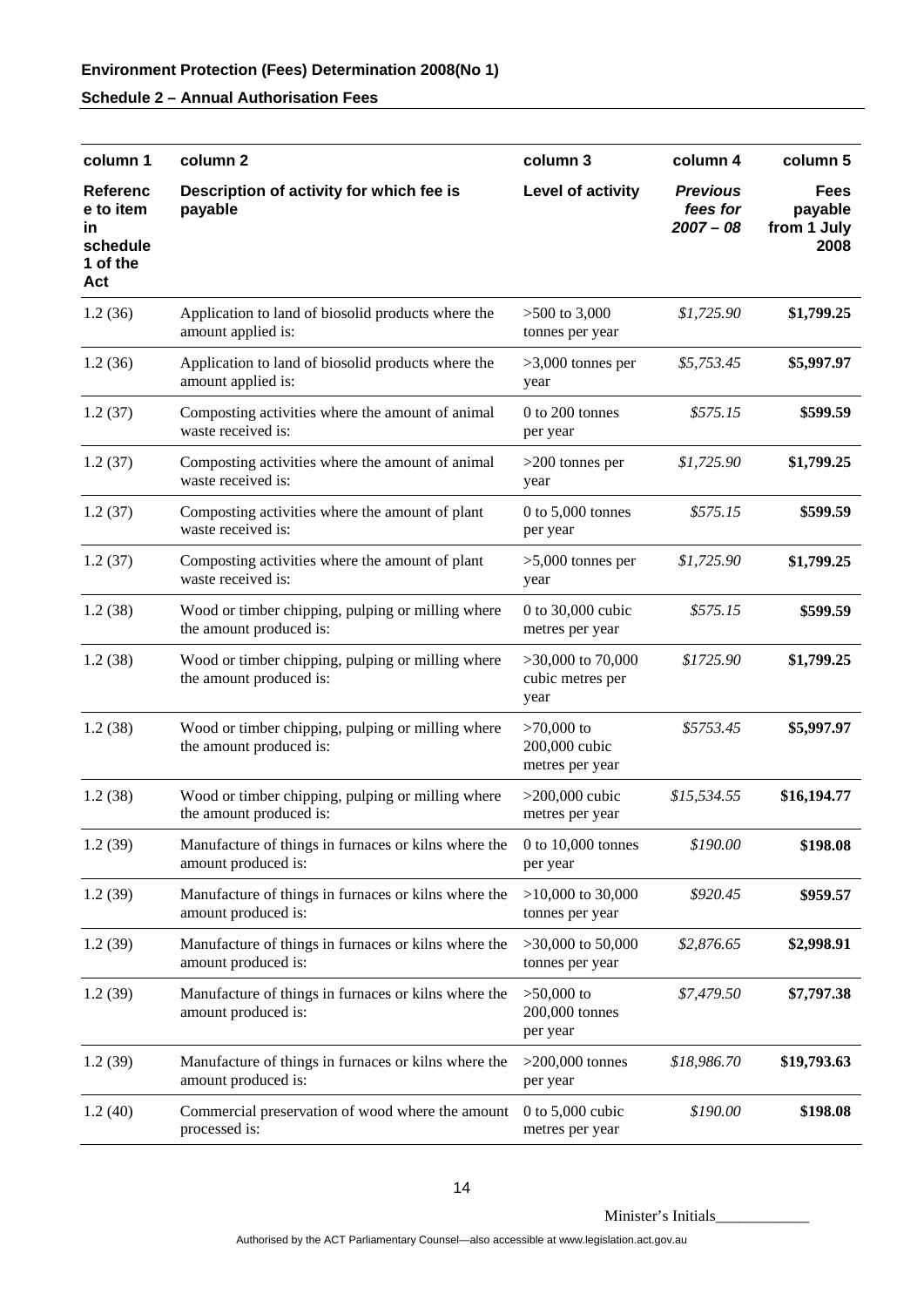| column 1                                                   | column <sub>2</sub>                                                               | column 3                                        | column 4                                   | column 5                                      |
|------------------------------------------------------------|-----------------------------------------------------------------------------------|-------------------------------------------------|--------------------------------------------|-----------------------------------------------|
| Referenc<br>e to item<br>ın<br>schedule<br>1 of the<br>Act | Description of activity for which fee is<br>payable                               | Level of activity                               | <b>Previous</b><br>fees for<br>$2007 - 08$ | <b>Fees</b><br>payable<br>from 1 July<br>2008 |
| 1.2(40)                                                    | Commercial preservation of wood where the amount<br>processed is:                 | $>5,000$ to 10,000<br>cubic metres per<br>year  | \$1,725.90                                 | \$1,799.25                                    |
| 1.2(40)                                                    | Commercial preservation of wood where the amount<br>processed is:                 | $>10,000$ to 30,000<br>cubic metres per<br>year | \$5,753.45                                 | \$5,997.97                                    |
| 1.2(40)                                                    | Commercial preservation of wood where the amount<br>processed is:                 | $>30,000$ cubic<br>metres per year              | \$15,534.55                                | \$16,194.77                                   |
| 1.2(41)                                                    | Production of concrete or concrete products where<br>the amount produced is:      | 0 to 13,000 cubic<br>metres per year            | \$575.15                                   | \$599.59                                      |
| 1.2(41)                                                    | Production of concrete or concrete products where<br>the amount produced is:      | $>13,000$ to 25,000<br>cubic metres per<br>year | \$1,725.90                                 | \$1,799.25                                    |
| 1.2(41)                                                    | Production of concrete or concrete products where<br>the amount produced is:      | $>25,000$ to 50,000<br>cubic metres per<br>year | \$5,753.45                                 | \$5,997.97                                    |
| 1.2(41)                                                    | Production of concrete or concrete products where<br>the amount produced is:      | $>50,000$ cubic<br>metres per year              | \$15,534.55                                | \$16,194.77                                   |
| 1.2(42)                                                    | Production of bituminous road building materials<br>where the amount produced is: | 0 to 30,000 tonnes<br>per year                  | \$1,725.90                                 | \$1,799.25                                    |
| 1.2(42)                                                    | Production of bituminous road building materials<br>where the amount produced is: | $>30,000$ to<br>100,000 tonnes<br>per year      | \$5,753.45                                 | \$5,997.97                                    |
| 1.2(42)                                                    | Production of bituminous road building materials<br>where the amount produced is: | $>100,000$ tonnes<br>per year                   | \$15,534.55                                | \$16,194.77                                   |
| 1.2(43)                                                    | Crushing, grinding or separating of materials where<br>the amount processed is:   | $0$ to $10,000$ tonnes<br>per year              | \$190.00                                   | \$198.08                                      |
| 1.2(43)                                                    | Crushing, grinding or separating of materials where<br>the amount processed is:   | $>10,000$ to 30,000<br>tonnes per year          | \$575.15                                   | \$599.59                                      |
| 1.2(43)                                                    | Crushing, grinding or separating of materials where<br>the amount processed is:   | $>30,000$ to<br>100,000 tonnes<br>per year      | \$1,725.90                                 | \$1,799.25                                    |
| 1.2(43)                                                    | Crushing, grinding or separating of materials where<br>the amount processed is:   | $>100,000$ to<br>500,000 tonnes<br>per year     | \$5,753.45                                 | \$5,997.97                                    |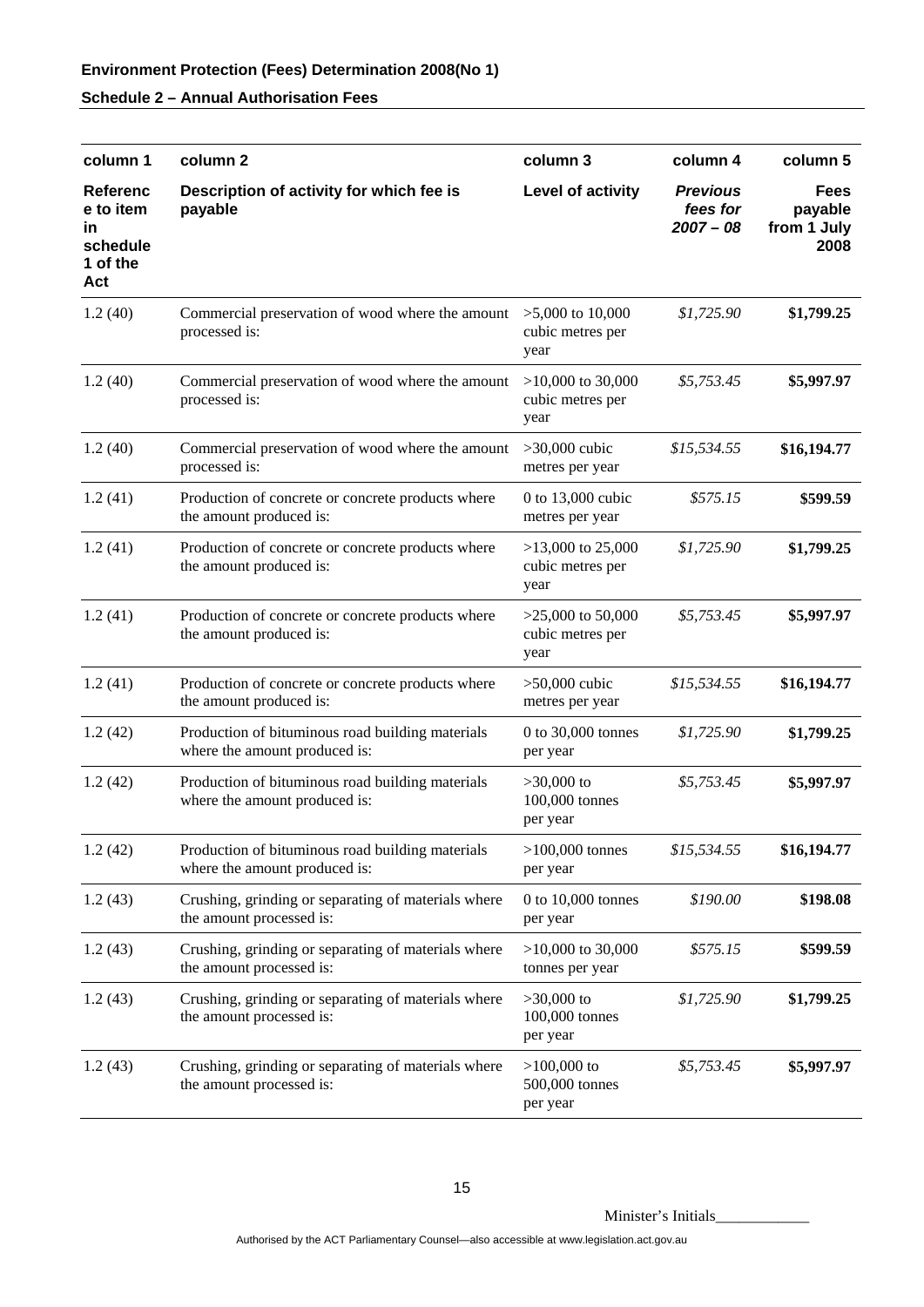| column 1                                                          | column <sub>2</sub>                                                                                       | column 3                                      | column 4                                   | column 5                                      |
|-------------------------------------------------------------------|-----------------------------------------------------------------------------------------------------------|-----------------------------------------------|--------------------------------------------|-----------------------------------------------|
| <b>Referenc</b><br>e to item<br>in<br>schedule<br>1 of the<br>Act | Description of activity for which fee is<br>payable                                                       | Level of activity                             | <b>Previous</b><br>fees for<br>$2007 - 08$ | <b>Fees</b><br>payable<br>from 1 July<br>2008 |
| 1.2(43)                                                           | Crushing, grinding or separating of materials where<br>the amount processed is:                           | $>500,000$ to<br>2,000,000 tonnes<br>per year | \$15,534.55                                | \$16,194.77                                   |
| 1.2(43)                                                           | Crushing, grinding or separating of materials where<br>the amount processed is:                           | $>2,000,000$ tonnes<br>per year               | \$38,549.10                                | \$40,187.44                                   |
| 1.2(44)                                                           | The sale or supply in the Territory of firewood to the<br>person who intends to use it                    | All                                           | \$190.00                                   | \$198.08                                      |
| 1.2(45)                                                           | Sale or supply in the Territory of firewood to a<br>person other than to the person who intends to use it | All                                           | \$190.00                                   | \$198.08                                      |
| 1.2(46)                                                           | Preparation for sale or supply of firewood in the<br>Territory                                            | All                                           | \$190.00                                   | \$198.08                                      |
| 1.3(1)                                                            | Manufacture of things in furnaces or kilns                                                                | All                                           | \$190.00                                   | \$198.08                                      |
| 1.3(2)                                                            | Commercial preservation of wood                                                                           | All                                           | \$190.00                                   | \$198.08                                      |
| 1.3(3)                                                            | Forestry activities                                                                                       | All                                           | \$1906.40                                  | \$1,987.42                                    |
| 1.3(4)                                                            | Major land development or construction activities<br>on a site of 0.3 hectares or greater                 | All                                           | \$190.00                                   | \$198.08                                      |
| 1.3(5)                                                            | Management of municipal services maintenance on<br>unleased land                                          | All                                           | \$1906.40                                  | \$1,987.42                                    |
| 1.3(6)                                                            | Wastewater recycling activities                                                                           | All                                           | \$190.00                                   | \$198.08                                      |
| 1.3(7)                                                            | Commercial collection of waste from commercial<br>premises                                                | All                                           | \$190.00                                   | \$198.08                                      |

*Note* The fees set out in column 4 are for comparison purposes only.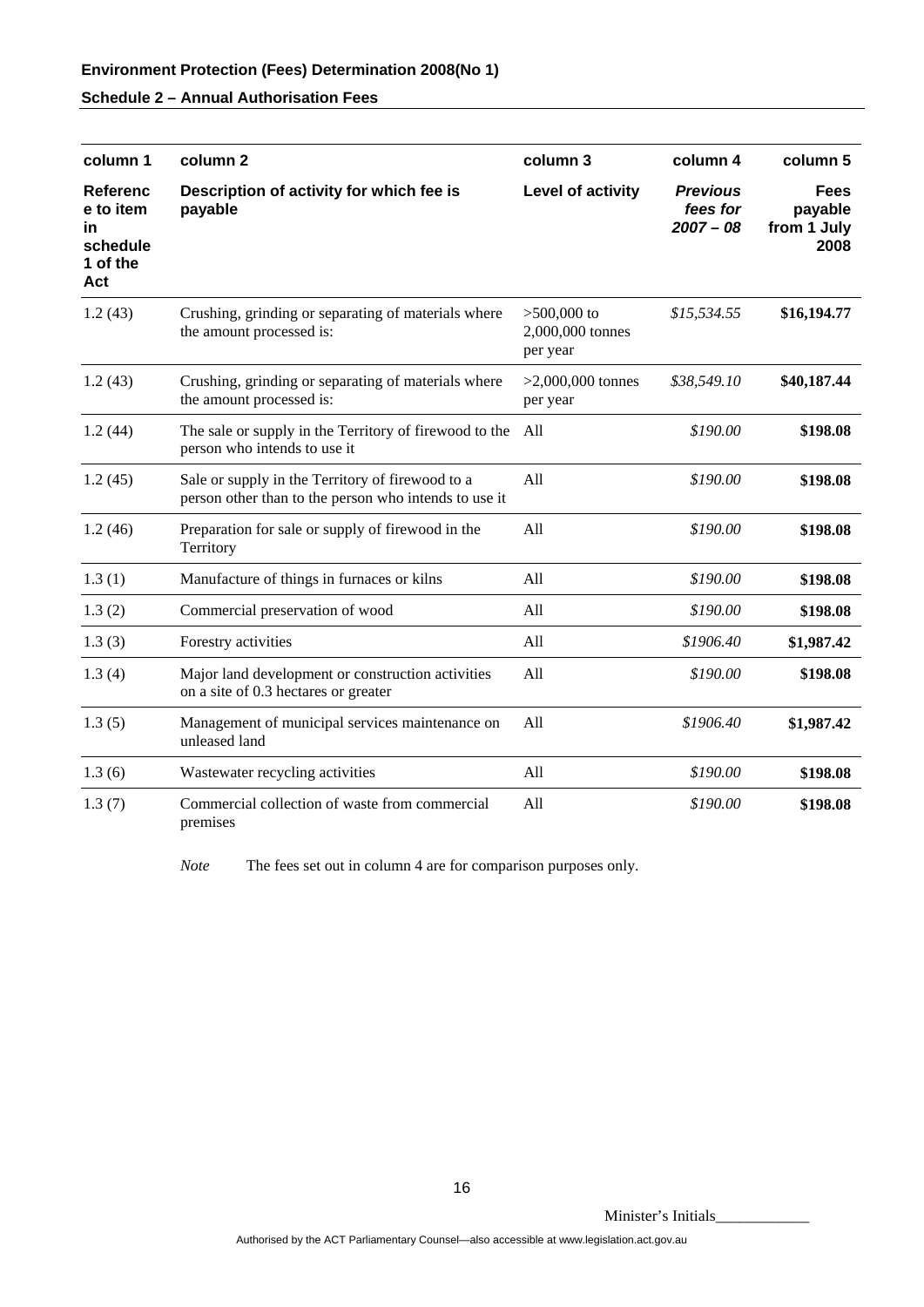**Schedule 3 – Annual Pollutant Fees** 

#### **Part 1 – Annual Pollutant Fee - Calculation of amount of payments**

- 1. The Annual Pollutant Fee payable for an activity listed in part 3 of this schedule is:
	- (a) nil if the relevant authorisation fee for that activity listed in schedule 2 of this instrument is greater than or equal to the relevant pollutant fees; or
	- (b) the relevant pollutant fees for that activity, less the relevant authorisation fee listed in schedule 2 of this instrument - if the relevant authorisation fee is less than the relevant pollutant fees.
- 2. The *pollutant fee* for an activity listed in columns 2 and 3 of part 3 of this Schedule is equal to the pollutant fee unit for that activity listed in column 5 of part 3, multiplied by the assessable load of the pollutant.
- 3. The *assessable load* for the pollutant is equal to the concentration of the pollutant multiplied by the discharge weight or volume as defined in the environmental authorisation for the relevant activity. The unit of measure for assessable load is kilograms.
- 4. The *concentration of the pollutant* is the weight in kilograms of the pollutant per volume or weight of discharge from the relevant activity. Concentration and volume or weight of discharge is measured in accordance with the environmental authorisation for the relevant activity.

#### **Part 2 – Annual Pollutant Fee - Timing of payments**

- 1. (a) The annual fee for the purpose of an activity described in Schedule 1 clause 1.2 (10) of the Act is payable in four instalments of three months each.
	- (b) The commencement date for the instalments is the day after the date of effect or anniversary of effect of the authorisation. The commencement date for the second, third and fourth instalments each year is three months, six months and nine months respectively after the commencement date for the first instalment.
	- (c) Each instalment payments is payablewithin 60 days after the instalment finish date.
- 2. The fees for all other activities described in this Schedule are payable within 30 days after the date of effect or anniversary of effect of the authorisation.

| column 1                                           | column 2                                            | column 3             | column 4                                        | column 5                                             |
|----------------------------------------------------|-----------------------------------------------------|----------------------|-------------------------------------------------|------------------------------------------------------|
| Listing<br>activity for<br>which fee<br>is payable | Description of activity for<br>which fee is payable | Type of<br>pollutant | pollutant fee<br>unit payable<br>in $2007 - 08$ | pollutant fee<br>unit payable<br>from 1 July<br>2008 |
| 1.2(4)                                             | Commercial incineration – Air                       | Arsenic              | \$104.50                                        | \$108.94                                             |
| 1.2(4)                                             | Commercial incineration $-$ Air                     | <b>Benzene</b>       | \$1.30                                          | \$1.36                                               |
| 1.2(4)                                             | Commercial incineration – Air                       | Benzo[a]pyrenes      | \$60.15                                         | \$62.71                                              |
| 1.2(4)                                             | Commercial incineration $-$ Air                     | Fine particles       | \$0.24\$                                        | \$0.25                                               |
| 1.2(4)                                             | Commercial incineration $-$ Air                     | Lead                 | \$21.63                                         | \$22.55                                              |
| 1.2(4)                                             | Commercial incineration - Air                       | Mercury              | \$223.90                                        | \$224.45                                             |

#### **Part 3 – Pollutant fee units**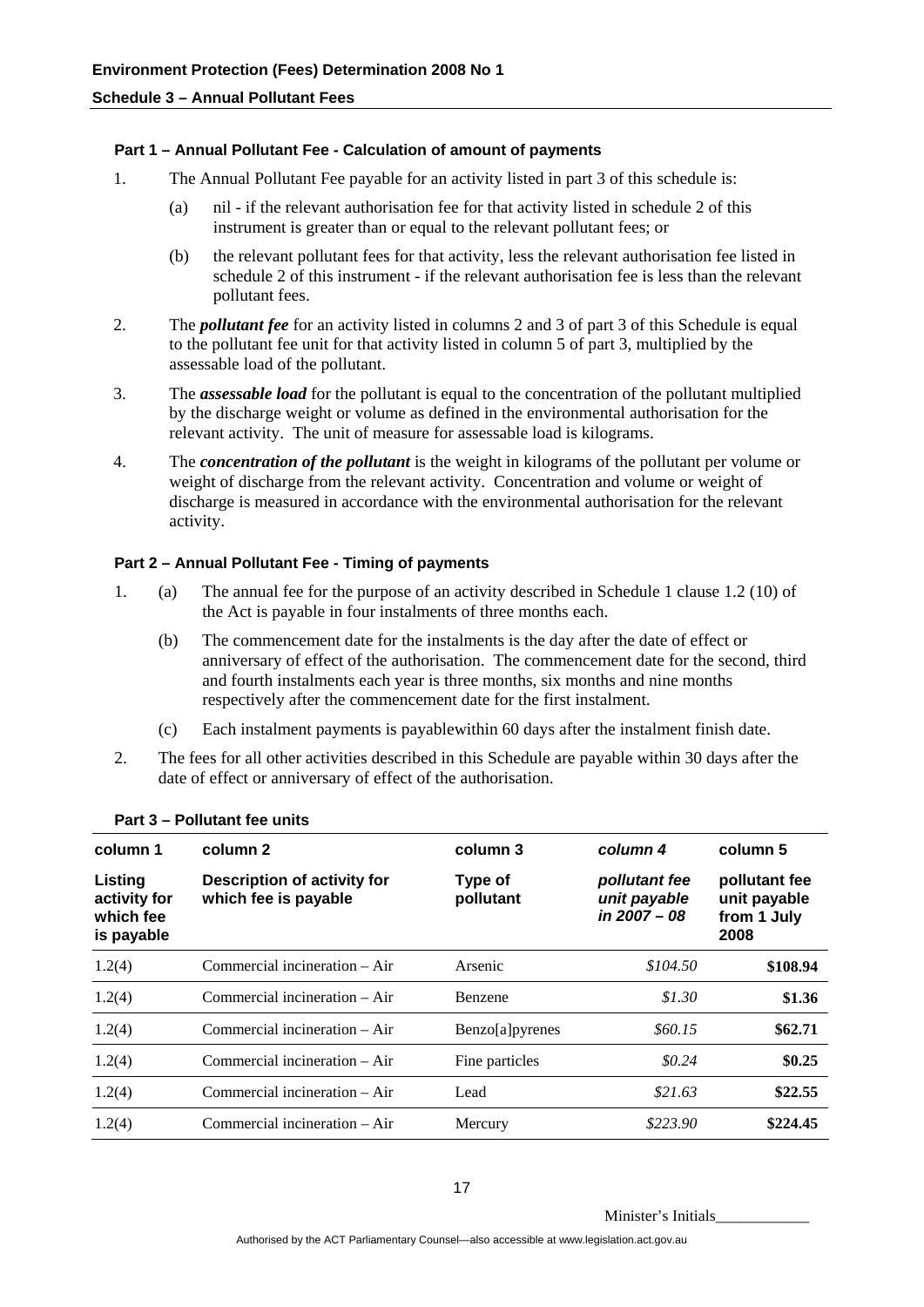# **Schedule 3 – Annual Pollutant Fees**

| column 1                                           | column <sub>2</sub>                                            | column 3                            | column 4                                      | column 5                                             |
|----------------------------------------------------|----------------------------------------------------------------|-------------------------------------|-----------------------------------------------|------------------------------------------------------|
| Listing<br>activity for<br>which fee<br>is payable | <b>Description of activity for</b><br>which fee is payable     | Type of<br>pollutant                | pollutant fee<br>unit payable<br>in 2007 - 08 | pollutant fee<br>unit payable<br>from 1 July<br>2008 |
| 1.2(4)                                             | Commercial incineration - Air                                  | Nitrogen Oxides                     | \$0.01                                        | \$0.010                                              |
| 1.2(4)                                             | Commercial incineration - Air                                  | <b>Sulphur Oxides</b>               | \$0.004                                       | \$0.004                                              |
| 1.2(12)                                            | Sewage treatment $-0$ to 10,000<br>megalitres per year - water | <b>Biochemical</b><br>Oxygen Demand | \$0.002                                       | \$0.002                                              |
| 1.2(12)                                            | Sewage treatment $-0$ to 10,000<br>megalitres per year - water | Oil and grease                      | \$0.211                                       | \$0.220                                              |
| 1.2(12)                                            | Sewage treatment $-0$ to 10,000<br>megalitres per year - water | Suspended solids                    | \$0.222                                       | \$0.231                                              |
| 1.2(12)                                            | Sewage treatment $-0$ to 10,000<br>megalitres per year - water | Total nitrogen                      | \$0.31                                        | \$0.323                                              |
| 1.2(12)                                            | Sewage treatment $-0$ to 10,000<br>megalitres per year - water | Total phosphorous                   | \$5.77                                        | \$6.02                                               |
| 1.2(12)                                            | Sewage treatment $> 10,000$<br>megalitres per year - water     | Biochemical<br>Oxygen Demand        | \$0.002                                       | \$0.002                                              |
| 1.2(12)                                            | Sewage treatment $> 10,000$<br>megalitres per year - water     | Cadmium                             | \$194.90                                      | \$203.18                                             |
| 1.2(12)                                            | Sewage treatment $> 10,000$<br>megalitres per year - water     | Chromium                            | \$12.12                                       | \$12.64                                              |
| 1.2(12)                                            | Sewage treatment $> 10,000$<br>megalitres per year - water     | Copper                              | \$4.84                                        | \$5.05                                               |
| 1.2(12)                                            | Sewage treatment $> 10,000$<br>megalitres per year - water     | Lead                                | \$18.46                                       | \$19.24                                              |
| 1.2(12)                                            | Sewage treatment $> 10,000$<br>megalitres per year - water     | Mercury                             | \$523.07                                      | \$545.30                                             |
| 1.2(12)                                            | Sewage treatment $> 10,000$<br>megalitres per year - water     | Oil and grease                      | \$0.211                                       | \$0.219                                              |
| 1.2(12)                                            | Sewage treatment $> 10,000$<br>megalitres per year - water     | Selenium                            | \$28.76                                       | \$29.98                                              |
| 1.2(12)                                            | Sewage treatment $> 10,000$<br>megalitres per year - water     | Suspended solids                    | \$0.222                                       | \$0.231                                              |
| 1.2(12)                                            | Sewage treatment $> 10,000$<br>megalitres per year - water     | Total nitrogen                      | \$0.306                                       | \$0.319                                              |
| 1.2(12)                                            | Sewage treatment $> 10,000$<br>megalitres per year - water     | Pesticides and<br><b>PCBs</b>       | \$2703.40                                     | \$2,818.29                                           |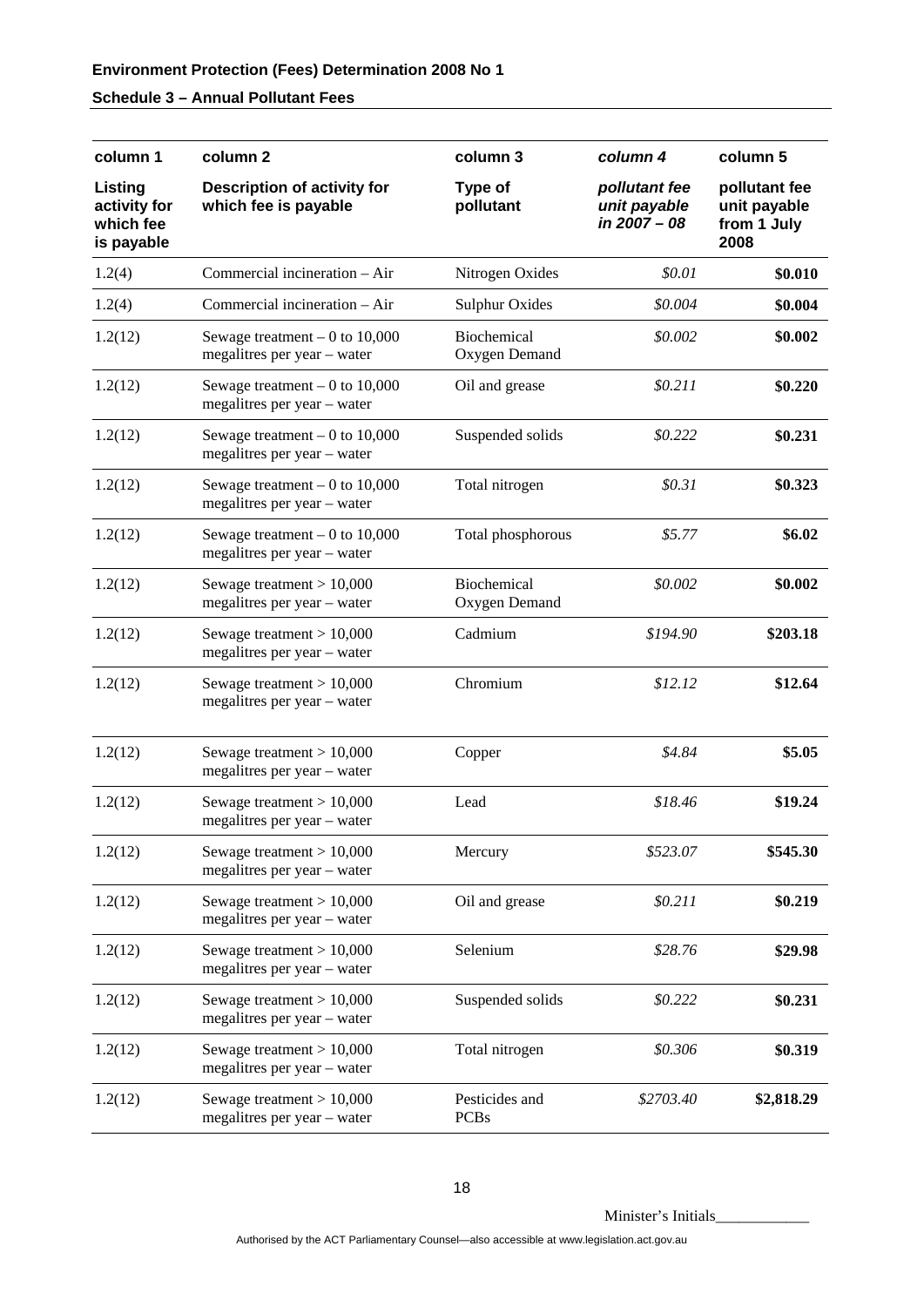# **Schedule 3 – Annual Pollutant Fees**

| column 1                                           | column 2                                                   | column 3                      | column 4                                      | column 5                                             |
|----------------------------------------------------|------------------------------------------------------------|-------------------------------|-----------------------------------------------|------------------------------------------------------|
| Listing<br>activity for<br>which fee<br>is payable | Description of activity for<br>which fee is payable        | Type of<br>pollutant          | pollutant fee<br>unit payable<br>in 2007 - 08 | pollutant fee<br>unit payable<br>from 1 July<br>2008 |
| 1.2(12)                                            | Sewage treatment $> 10,000$<br>megalitres per year – water | Total phosphorous             | \$5.75                                        | \$5.99                                               |
| 1.2(12)                                            | Sewage treatment $> 10,000$<br>megalitres per year - water | Zinc                          | \$0.02                                        | \$0.022                                              |
| 1.2(27)                                            | Electricity generation - Water                             | Salts                         | \$0.02\$                                      | \$0.022                                              |
| 1.2(27)                                            | Electricity generation - Water                             | <b>Suspended Solids</b>       | \$0.02                                        | \$0.022                                              |
| 1.2(27)                                            | Electricity generation $-$ Air                             | Nitrous Oxides                | \$0.22                                        | \$0.23                                               |
| 1.2(32)                                            | Storage of petroleum products – Air                        | Benzene                       | \$1.35                                        | \$1.41                                               |
| 1.2(32)                                            | Storage of petroleum products – Air                        | Volatile organic<br>compounds | \$0.01                                        | \$0.011                                              |
| 1.2(33)                                            | Production of petroleum products -<br>Air                  | Benzene                       | \$1.30                                        | \$1.36                                               |
| 1.2(33)                                            | Production of petroleum products -<br>Air                  | Volatile organic<br>compounds | \$0.01                                        | \$0.011                                              |
| 1.2(34)                                            | Recovery of waste petroleum<br>products - Water            | Oils and grease               | \$21.63                                       | \$22.55                                              |
| 1.2(34)                                            | Recovery of waste petroleum<br>products - Air              | Lead                          | \$0.01                                        | \$0.011                                              |
| 1.2(34)                                            | Recovery of waste petroleum<br>products - Air              | Volatile organic<br>compounds | \$0.21                                        | \$0.22                                               |
| 1.2(41)                                            | Manufacture of things in furnaces or<br>kilns – Air        | Coarse particles              | \$0.03\$                                      | \$0.033                                              |
| 1.2(41)                                            | Manufacture of things in furnaces or<br>kilns – Air        | Fine particles                | \$0.23\$                                      | \$0.24                                               |
| 1.2(41)                                            | Manufacture of things in furnaces or<br>kilns – Air        | Fluoride                      | \$0.16                                        | \$0.17                                               |
| 1.2(41)                                            | Manufacture of things in furnaces or<br>kilns – Air        | Sulphur oxides                | \$0.004                                       | \$0.004                                              |
| 1.2(41)                                            | Manufacture of things in furnaces or<br>kilns – Air        | Nitrogen oxides               | \$0.01                                        | \$0.011                                              |

*Note* The fees set out in column 4 are for comparison purposes only.